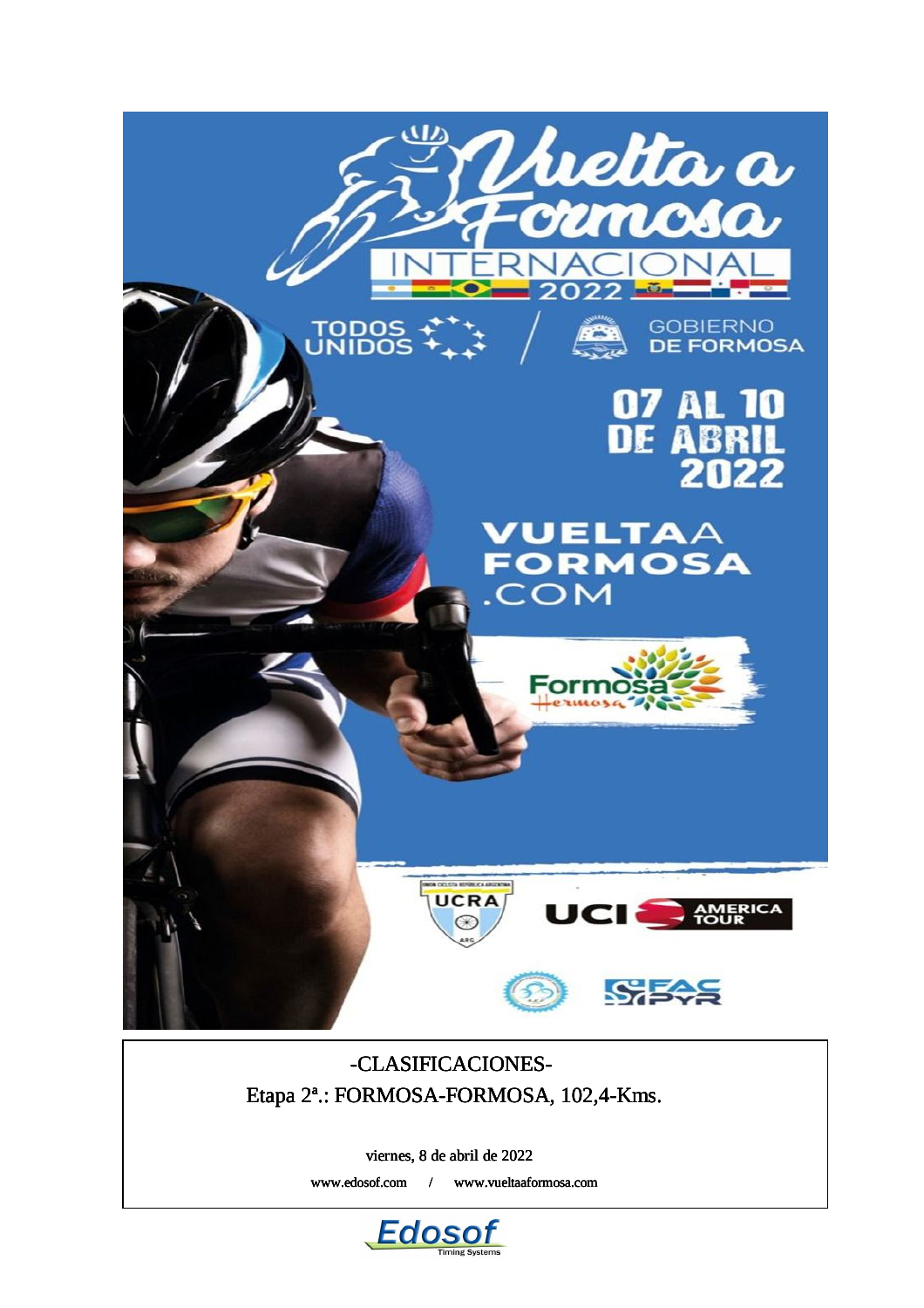

## Organiza..: FACP -RESUMEN CLASIFICACIONES- Fecha...: 08/04/22

|              | Etapa.: 2 <sup>ª</sup> FORMOSA-FORMOSA / |                                             |          |                 |                        |        | Kms: 102,4 / Media: 47,438-Kms/h      |            |                         |
|--------------|------------------------------------------|---------------------------------------------|----------|-----------------|------------------------|--------|---------------------------------------|------------|-------------------------|
|              | -CLASIFICACION-                          |                                             |          |                 |                        |        | -GENERAL INDIVIDUAL-                  |            |                         |
| Pto.         | Dor.<br>Pais<br>Nombre                   | Equipo                                      | Tiempo   | Pto.            | Dor.                   |        | Pais Nombre                           | Equipo     | Tiempo                  |
| $1^{\circ}$  | 1 ARG TIVANI, German                     | <b>FAT</b>                                  | 2:09:31  | $1^{\circ}$     |                        |        | 1 ARG TIVANI, German                  | <b>FAT</b> | 05:25:45                |
| $2^{\circ}$  | 105 COL SANCHEZ, Brayan                  | <b>MED</b>                                  | 2:09:31  | $2^{\circ}$     |                        |        | 102 COL OCAMPO, Víctor                | <b>MED</b> | 05:25:57                |
| $3^{\circ}$  | 46 ARG GADAY, Lucas                      | LUI                                         | 2:09:31  | $3^{\circ}$     |                        |        | 82 PAN ARCHIBOLD, Franklin            | PAN        | 05:26:01                |
| $4^{\circ}$  | 62 BRA DA ROSA, Cristian Egidio          | SWI                                         | 2:09:31  | $4^{\circ}$     |                        |        | 107 COL OYOLA, Robinzon Leandro       | <b>MED</b> | 05:26:06                |
| $5^{\circ}$  | 174 ARG BENEDETTO, Nicolas               | SAT                                         | 2:09:31  | $5^{\circ}$     |                        |        | 62 BRA DA ROSA, Cristian Egidio       | SWI        | 05:26:10                |
| $6^{\circ}$  | 191 ARG AZZEM, Omar                      | CAS                                         | 2:09:31  | $6^{\circ}$     |                        |        | 91 ECU HARO, Steven Wilson            | <b>GUA</b> | 05:26:17                |
| $7^{\circ}$  | 91 ECU HARO, Steven Wilson               | $\rm GUA$                                   | 2:09:34  | $7^{\circ}$     |                        |        | 81 PAN JURADO, Christofer             | PAN        | 05:26:24                |
| $8^{\rm o}$  | 147 ARG QUIROGA, Mauricio Ezequiel       | ${\rm FOR}$                                 | 2:09:34  | $8^{\circ}$     | 46                     |        | ARG GADAY, Lucas                      | LUI        | 05:26:28                |
| $9^{\circ}$  | 82 PAN ARCHIBOLD, Franklin               | PAN                                         | 2:09:34  | $9^{\circ}$     |                        |        | 32 ARG PAEZ, Mauricio                 | <b>ELE</b> | 05:26:39                |
| $10^{\circ}$ | 214 BOL ROJAS, David                     | <b>MAN</b>                                  | 2:09:34  | 10 <sup>o</sup> |                        |        | 122 ARG FREDES, Sergio                | <b>KTM</b> | 05:27:16                |
| $11^{\circ}$ | 81 PAN JURADO, Christofer                | PAN                                         | 2:09:34  | $11^{\circ}$    |                        |        | 11 ARG RAMOS, Ruben                   | POC        | 05:27:24                |
| $12^{\circ}$ | 145 ARG ETCHEVERRY, Arian                | <b>FOR</b>                                  | 2:09:34  | $12^{\circ}$    |                        |        | 47 ARG SUAREZ, Tomas                  | LUI        | 05:27:25                |
| $13^{\circ}$ | 107 COL OYOLA, Robinzon Leandro          | <b>MED</b>                                  | 2:09:34  | $13^{\circ}$    |                        |        | 51 ARG DOTTI, Juan Pablo              | <b>SEP</b> | 05:27:26                |
| $14^{\circ}$ | 52 ARG COBARRUBIA, Leonardo              | $\ensuremath{\mathop{\text{SEP}}\nolimits}$ | 2:09:34  | $14^{\circ}$    |                        |        | 171 ARG ABU, Isaias                   | <b>SAT</b> | 05:27:32                |
| $15^{\circ}$ | 146 ARG MOYA, Gaston Alejandro           | <b>FOR</b>                                  | 2:09:34  | $15^{\circ}$    |                        |        | 173 ARG VALENZUELA, Diego Gaston      | <b>SAT</b> | 05:27:34                |
|              | -EQUIPOS DE LA ETAPA-                    |                                             |          |                 |                        |        | -GENERAL EQUIPOS-                     |            |                         |
| Pto.         | Pais Nombre                              | Abre.                                       | Tiempo   | Pto.            | Pais                   | Nombre |                                       | Abre.      | Tiempo                  |
|              | 1° COL TEAM MEDELLIN-EPM                 | <b>MED</b>                                  | 06:28:39 |                 |                        |        | 1º COL TEAM MEDELLIN-EPM              | <b>MED</b> | 16:19:40                |
| $2^{\circ}$  | ARG SAN LUIS                             | LUI                                         | 06:28:39 |                 |                        |        | 2° PAN PANAMA ES CULTURA Y VALORES    | PAN        | 16:20:24                |
| $3^{\circ}$  | ARG S.A.T.                               | SAT                                         | 06:28:39 |                 | $3^{\circ}$ ARG S.A.T. |        |                                       | <b>SAT</b> | 16:21:09                |
| $4^{\circ}$  | ARG CASCOS NARANJA                       | CAS                                         | 06:28:39 | $4^{\circ}$     |                        |        | ECU BANCO DE GUAYAQUIL                | <b>GUA</b> | 16:21:40                |
| $5^{\circ}$  | ARG TEAM FORMOSA HERMOSA                 | <b>FOR</b>                                  | 06:28:42 |                 | 5° ARG SAN LUIS        |        |                                       | LUI        | 16:21:55                |
|              | -GENERAL REGULARIDAD-                    |                                             |          |                 |                        |        | -GENERAL METAS SPRINT-                |            |                         |
| Pto.         | Dor<br>Pais Nombre                       | Abre.                                       | Puntos   | Pto.            | Dor                    |        | Pais Nombre                           | Abre.      | Puntos                  |
| $1^{\circ}$  | 1 ARG TIVANI, German                     | <b>FAT</b>                                  | 87       | $1^{\circ}$     |                        |        | 1 ARG TIVANI, German                  | <b>FAT</b> | 6                       |
| $2^{\circ}$  | 82 PAN ARCHIBOLD, Franklin               | PAN                                         | 44       | $2^{\circ}$     |                        |        | 51 ARG DOTTI, Juan Pablo              | <b>SEP</b> | 3                       |
| $3^{\circ}$  | 46 ARG GADAY, Lucas                      | LUI                                         | 41       | $3^{\circ}$     | 82                     |        | PAN ARCHIBOLD, Franklin               | PAN        | $\overline{\mathbf{c}}$ |
| $4^{\circ}$  | 102 COL OCAMPO, Víctor                   | <b>MED</b>                                  | 34       | $4^{\rm o}$     |                        |        | 52 ARG COBARRUBIA, Leonardo           | <b>SEP</b> | $\overline{2}$          |
| $5^{\circ}$  | 62 BRA DA ROSA, Cristian Egidio          | SWI                                         | 30       | $5^{\circ}$     |                        |        | 2 ARG TIVANI, Gerardo Matias          | <b>FAT</b> | $\overline{2}$          |
|              | -GENERAL SUB-23-                         |                                             |          |                 |                        |        | -GENERAL FORMOSA-                     |            |                         |
| Pto.         | Pais<br>Dor<br>Nombre                    | Abre.                                       | Tiempo   | Pto.            | Dor                    |        | Pais Nombre                           | Abre.      | Tiempo                  |
| $1^{\circ}$  | 45 ARG FERNANDEZ, Andres                 | LUI                                         | 05:28:44 | $1^{\circ}$     |                        |        | 141 ARG VILLANUEVA, Ignacio Eduardo   | <b>FOR</b> | 05:33:02                |
| $2^{\circ}$  | 145 ARG ETCHEVERRY, Arian                | <b>FOR</b>                                  | 03:43    | $2^{\circ}$     | 203                    |        | ARG CORTI, Carlos                     | <b>CLO</b> | 33                      |
| $3^{\circ}$  | 92 ECU MONTENEGRO, Lenin Javier          | <b>GUA</b>                                  | 04:14    | $3^{\circ}$     | 206                    |        | ARG ALUCIN, Ibrahim                   | <b>CLO</b> | 07:05                   |
| $4^{\circ}$  | 12 ARG DOMINGUEZ, Mauricio               | POC                                         | 04:21    | $4^{\circ}$     |                        |        | 144 ARG CARDOZO, Emilio Ivan          | <b>FOR</b> | 10:00                   |
| $5^{\circ}$  | 163 ARG SALMON, Octavio Ivan             | <b>GIA</b>                                  | 04:27    | $5^{\circ}$     |                        |        | 143 ARG LEGUIZAMON, Guillermo Gerardo | <b>FOR</b> | 19:09                   |
|              |                                          |                                             |          |                 |                        |        |                                       |            |                         |







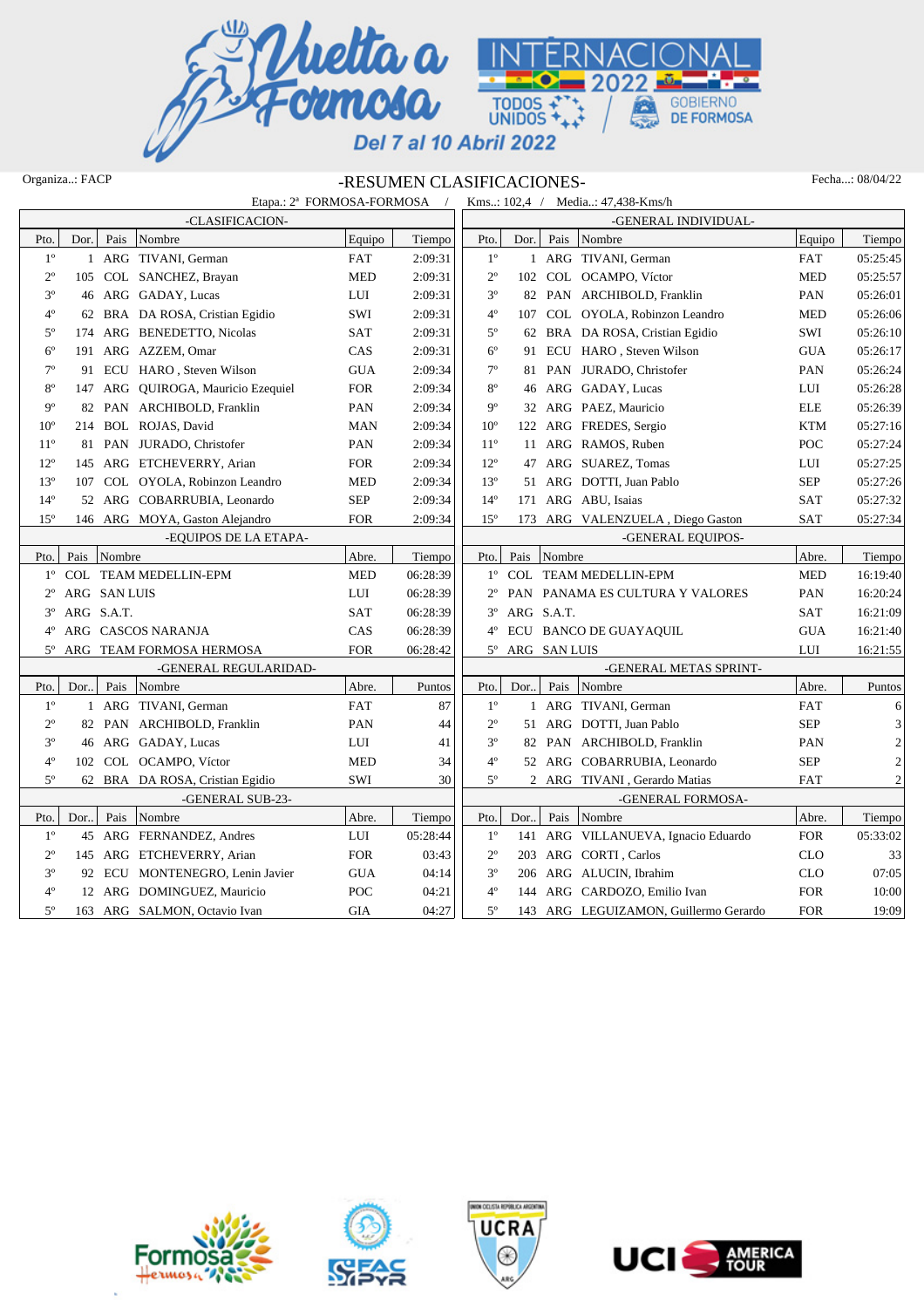

| Club Organizador.: FACP |              |        |             |                                          |                  |                                    |         | Fecha: 08/04/22 |
|-------------------------|--------------|--------|-------------|------------------------------------------|------------------|------------------------------------|---------|-----------------|
|                         |              |        |             | Etapa.: 2 <sup>ª</sup> FORMOSA-FORMOSA / |                  | Kms: 102,4 / Media: 47,438-Kms/h   |         | Pag.Eta:1       |
|                         |              |        |             | -CLAS. INDIVIDUAL DE LA ETAPA-           |                  |                                    |         |                 |
| $R/P/E$ .               | Pto.         | Dorsal | Pais        | Nombre                                   |                  | Categ Equipo                       | Tiempo  | Bonif.          |
|                         | $1^{\circ}$  | 1      | ${\sf ARG}$ | TIVANI, German                           | ELI              | VIRGEN DE FATIMA-BIKER MOTORS      | 2:09:31 | 6"              |
|                         | $2^{\circ}$  | 105    | COL         | SANCHEZ, Brayan                          | ELI              | TEAM MEDELLIN-EPM                  | mt      | 4"              |
|                         | $3^{\circ}$  | 46     | ARG         | GADAY, Lucas                             | ELI              | <b>SAN LUIS</b>                    | mt      | 2"              |
|                         | $4^{\circ}$  | 62     |             | BRA DA ROSA, Cristian Egidio             | ELI              | SWIFT CARBON PRO CYCLYNG           | mt      |                 |
|                         | $5^{\circ}$  | 174    | ARG         | BENEDETTO, Nicolas                       | ELI              | S.A.T.                             | mt      |                 |
|                         | $6^{\circ}$  | 191    |             | ARG AZZEM, Omar                          | ELI              | <b>CASCOS NARANJA</b>              | mt      |                 |
|                         | $7^{\circ}$  | 91     | ECU         | HARO, Steven Wilson                      | ELI              | <b>BANCO DE GUAYAQUIL</b>          | 03      |                 |
|                         | $8^{\circ}$  | 147    | ARG         | QUIROGA, Mauricio Ezequiel               | ELI              | TEAM FORMOSA HERMOSA               | 03      |                 |
|                         | $9^{\circ}$  | 82     | PAN         | ARCHIBOLD, Franklin                      | ELI              | PANAMA ES CULTURA Y VALORES        | 03      |                 |
|                         | $10^{\circ}$ | 214    | <b>BOL</b>  | ROJAS, David                             | ELI              | <b>MANI ZABALA</b>                 | 03      |                 |
|                         | $11^{\circ}$ | 81     | PAN         | JURADO, Christofer                       | ELI              | PANAMA ES CULTURA Y VALORES        | 03      |                 |
|                         | $12^{\circ}$ | 145    | ARG         | ETCHEVERRY, Arian                        | S <sub>2</sub> 3 | TEAM FORMOSA HERMOSA               | 03      |                 |
|                         | $13^{\circ}$ | 107    | COL         | OYOLA, Robinzon Leandro                  | ELI              | TEAM MEDELLIN-EPM                  | 03      |                 |
|                         | $14^{\circ}$ | 52     | ARG         | COBARRUBIA, Leonardo                     | ELI              | <b>SEP SAN JUAN</b>                | 03      |                 |
|                         | $15^{\circ}$ | 146    |             | ARG MOYA, Gaston Alejandro               | ELI              | TEAM FORMOSA HERMOSA               | 03      |                 |
|                         | $16^{\circ}$ | 161    | ARG         | TADDEO, Hernan Matias                    | ELI              | <b>GIANT</b>                       | 03      |                 |
|                         | $17^{\circ}$ | 96     | ECU         | QUINTEROS, Alexis Benjamin               | ELI              | <b>BANCO DE GUAYAQUIL</b>          | 03      |                 |
|                         | $18^{\circ}$ | 153    | ARG         | SOLDA, Luca                              | ELI              | <b>BRAGADO</b>                     | 03      |                 |
|                         | $19^{\circ}$ | 47     | ARG         | SUAREZ, Tomas                            | ELI              | <b>SAN LUIS</b>                    | 03      |                 |
| $\mathbf F$             | $20^{\circ}$ | 203    | ARG         | CORTI, Carlos                            | ELI              | CLORONOR VIVO CONECTA              | 03      |                 |
|                         | $21^{\circ}$ | 76     | BOL         | FLORES, Marcos Fabian                    | ELI              | PIO RICO CYCLING TEAM              | 03      |                 |
|                         | $22^{\circ}$ | 101    | COL         | ROLDAN, Weimar                           | ELI              | TEAM MEDELLIN-EPM                  | 03      |                 |
|                         | $23^{\circ}$ | 94     | COL         | <b>GUTIERRES, Carlos Alberto</b>         | ELI              | <b>BANCO DE GUAYAQUIL</b>          | 03      |                 |
|                         | $24^{\circ}$ | 102    | COL         | OCAMPO, Víctor                           | ELI              | TEAM MEDELLIN-EPM                  | 03      |                 |
|                         | $25^{\circ}$ | 126    | ARG         | VIVAS, Nicolas Federico                  | ELI              | <b>KTM</b>                         | 03      |                 |
|                         | $26^{\circ}$ | 122    | ARG         | FREDES, Sergio                           | ELI              | <b>KTM</b>                         | 03      |                 |
|                         | $27^{\circ}$ | 83     | PAN         | ESPINOSA, Bolivar                        | ELI              | PANAMA ES CULTURA Y VALORES        | 03      |                 |
|                         | $28^{\circ}$ | 42     | ARG         | DIAZ, Lorenzo                            | ELI              | <b>SAN LUIS</b>                    | 03      |                 |
|                         | $29^\circ$   | 121    | ARG         | OLIVA, Dario                             | ELI              | <b>KTM</b>                         | 03      |                 |
|                         | $30^{\circ}$ | 172    | ARG         | CRISAFULLI, Facundo Olaf                 | ELI              | S.A.T.                             | 03      |                 |
|                         | $31^\circ$   | 21     |             | ARG AGUIRRE, Sergio Javier               | ELI              | MUNICIPALIDAD DE RAWSON            | 03      |                 |
|                         | $32^{\circ}$ | 51     |             | ARG DOTTI, Juan Pablo                    | ELI              | <b>SEP SAN JUAN</b>                | 03      |                 |
|                         | $33^{\circ}$ | 87     |             | PAN CASTEL BLANCO, Jorge                 | ELI              | PANAMA ES CULTURA Y VALORES        | 03      |                 |
|                         | $34^{\rm o}$ | 86     |             | PAN GUERRA, Nehemias                     | S <sub>23</sub>  | PANAMA ES CULTURA Y VALORES        | 03      |                 |
|                         | $35^{\circ}$ | 45     | ARG         |                                          | S <sub>2</sub> 3 | <b>SAN LUIS</b>                    | 03      |                 |
|                         | $36^{\circ}$ |        | ARG         | FERNANDEZ, Andres<br>RAMOS, Ruben        | ELI              | MUNICIPALIDAD DE POCITO            | 03      |                 |
|                         | $37^\circ$   | 11     |             |                                          |                  | <b>GIANT</b>                       |         |                 |
|                         | $38^{\circ}$ | 164    | ARG         | SALMON, Mariano<br>RODRIGUEZ, Marcos     | ELI              |                                    | 03      |                 |
|                         |              | 54     | ARG         |                                          | ELI              | <b>SEP SAN JUAN</b>                | 03      |                 |
|                         | $39^\circ$   | 185    | ARG         | PEREZ, Juan Pablo                        | ELI              | LIVE BIKING PRO RACE               | 03      |                 |
|                         | $40^{\circ}$ | 85     | PAN         | GUERRA, Sandi                            | ELI              | PANAMA ES CULTURA Y VALORES        | 03      |                 |
|                         | $41^{\circ}$ | 131    | ARG         | TRAUTNER, German Dario                   | ELI              | LAS BREÑAS CENTENARIO              | 03      |                 |
| F                       | $42^{\circ}$ | 135    | ARG         | SNIHUR, Maximiliano                      | ELI              | LAS BREÑAS CENTENARIO              | 03      |                 |
|                         | $43^\circ$   | 206    | ARG         | ALUCIN, Ibrahim                          | ELI              | CLORONOR VIVO CONECTA              | 03      |                 |
|                         | $44^\circ$   | 184    | ARG         | CANOVA, Javier Nicolas                   | ELI              | LIVE BIKING PRO RACE               | 03      |                 |
|                         | $45^{\circ}$ | 12     | ARG         | DOMINGUEZ, Mauricio                      | S <sub>2</sub> 3 | MUNICIPALIDAD DE POCITO            | 03      |                 |
| F                       | $46^{\circ}$ | 141    | ARG         | VILLANUEVA, Ignacio Eduardo              | ELI              | TEAM FORMOSA HERMOSA               | 03      |                 |
|                         | $47^{\circ}$ | 211    | ARG         | ZABALA, Jose Orlando                     | ELI              | <b>MANI ZABALA</b>                 | 03      |                 |
|                         | $48^{\circ}$ | 37     | ARG         | SALAS, Juan                              | ELI              | ELECTRO 3-GREMIOS X DEPORTE        | 03      |                 |
|                         | $49^\circ$   | 55     |             | ARG PAZ, Juan                            | S <sub>2</sub> 3 | <b>SEP SAN JUAN</b>                | 03      |                 |
|                         | $50^\circ$   | 173    | ARG         | VALENZUELA, Diego Gaston                 | ELI              | S.A.T.                             | 03      |                 |
|                         | $51^\circ$   | 215    | BOL         | MOYATA CRUZ, Eduardo                     | S <sub>2</sub> 3 | <b>MANI ZABALA</b>                 | 03      |                 |
|                         |              |        |             |                                          |                  | UNION CICLISTA REPÚBLICA ARGENTINA |         |                 |



×,



**UCRA** 

⊛

UCI<sup>5</sup>

**AMERICA**<br>TOUR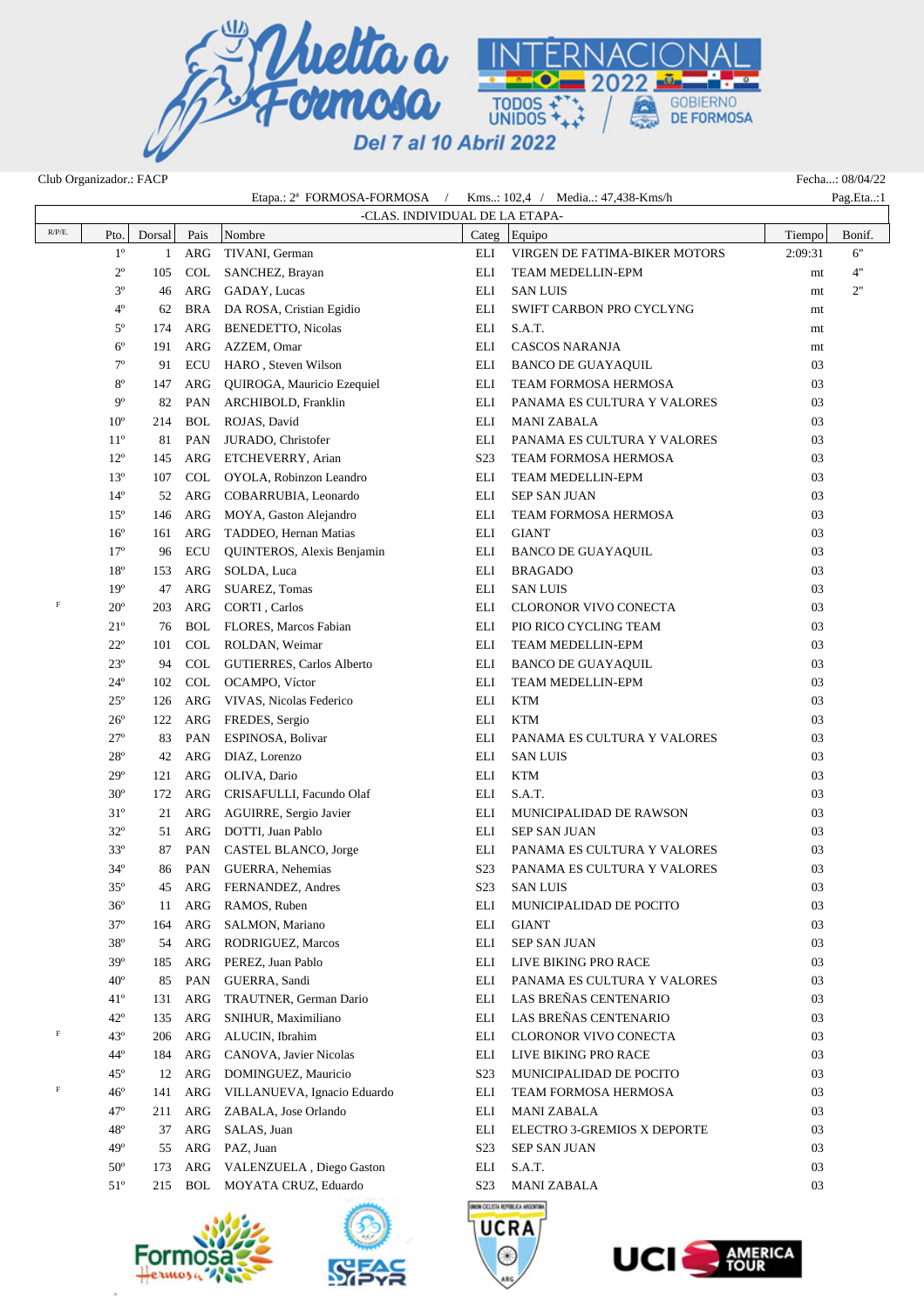

| Fecha: 08/04/22 |                              |           |            |                                   |                  |                                           |              | Pag.Eta: 2 |
|-----------------|------------------------------|-----------|------------|-----------------------------------|------------------|-------------------------------------------|--------------|------------|
| $R/P/E$ .       | Pto.                         | Dorsal    | Pais       | Nombre                            | Categ            | Equipo                                    | Tiempo       | Bonif.     |
|                 | $52^{\circ}$                 | 125       | ARG        | BOZZINI, Adrian                   | ELI              | <b>KTM</b>                                | 03           |            |
|                 | $53^{\circ}$                 | 84        | PAN        | GOMEZ, Yelko                      | ELI              | PANAMA ES CULTURA Y VALORES               | 03           |            |
|                 | $54^\circ$                   | 104       | <b>COL</b> | MONTOYA, Cristhian                | ELI              | TEAM MEDELLIN-EPM                         | 03           |            |
|                 | $55^{\circ}$                 | 93        | <b>ECU</b> | PITA, Cristian David              | ELI              | <b>BANCO DE GUAYAQUIL</b>                 | 03           |            |
|                 | $56^{\circ}$                 | 106       | <b>COL</b> | JAMAICA, Javier                   | ELI              | TEAM MEDELLIN-EPM                         | 03           |            |
|                 | $57^\circ$                   | 194       | ARG        | VIETTO, Santiago                  | S <sub>2</sub> 3 | <b>CASCOS NARANJA</b>                     | 03           |            |
|                 | $58^{\rm o}$                 | 26        | ARG        | DIAZ, Rodrigo Daniel              | S <sub>23</sub>  | MUNICIPALIDAD DE RAWSON                   | 03           |            |
|                 | $59^\circ$                   | 56        | ARG        | NAVEDA, Angel                     | S <sub>23</sub>  | <b>SEP SAN JUAN</b>                       | 03           |            |
|                 | $60^{\circ}$                 | 192       | ARG        | ESTEVEZ, Enrique                  | ELI              | <b>CASCOS NARANJA</b>                     | 03           |            |
|                 | $61^\circ$                   | 15        | ARG        | REYES, Jose                       | ELI              | MUNICIPALIDAD DE POCITO                   | 03           |            |
|                 | $62^{\circ}$                 | 163       | ARG        | SALMON, Octavio Ivan              | S <sub>23</sub>  | <b>GIANT</b>                              | 03           |            |
|                 | $63^\circ$                   | 63        | <b>BRA</b> | DE MATTOS, Andriato Rafael        | ELI              | SWIFT CARBON PRO CYCLYNG                  | 22           |            |
|                 | $64^\circ$                   | 34        | ARG        | LUJAN, Enzo                       | ELI              | ELECTRO 3-GREMIOS X DEPORTE               | 22           |            |
|                 | $65^{\circ}$                 | 123       | ARG        | REY, Daniel Pablo                 | ELI              | <b>KTM</b>                                | 22           |            |
|                 | $66^{\circ}$                 | 114       | PAR        | GONZALES, Jose Wilfrido           | ELI              | SEL. PARAGUAY                             | 22           |            |
|                 | $67^\circ$                   | 151       | ARG        | <b>CRAGNULINI, Franco Emanuel</b> | ELI              | <b>BRAGADO</b>                            | 22           |            |
|                 | $68^{\circ}$                 | 2         | ARG        | TIVANI, Gerardo Matias            | ELI              | VIRGEN DE FATIMA-BIKER MOTORS             | 22           |            |
|                 | $69^\circ$                   | 95        | <b>ECU</b> | RODRIGUEZ, Jordan S.              | S <sub>23</sub>  | <b>BANCO DE GUAYAQUIL</b>                 | 22           |            |
|                 | $70^{\circ}$                 | 53        | ARG        | TRAICO, Nicolas                   | ELI              | <b>SEP SAN JUAN</b>                       | 22           |            |
|                 | $71^{\circ}$                 | 193       | ARG        | PAEZ, Maximiliano                 | ELI              | <b>CASCOS NARANJA</b>                     | 22           |            |
|                 | $72^{\circ}$                 | 181       | ARG        | SANTANGELO, Diego Martin          | ELI              | LIVE BIKING PRO RACE                      | 22           |            |
|                 | $73^{\circ}$                 | 195       | ARG        | FERRARI, Juan Martin              | ELI              | <b>CASCOS NARANJA</b>                     | 22           |            |
|                 | $74^{\circ}$                 | 71        | <b>BOL</b> | RODRIGUEZ, Wilber                 | ELI              | PIO RICO CYCLING TEAM                     | 22           |            |
|                 | $75^{\circ}$                 | 13        | ARG        | ATENCIO, Gerardo                  | ELI              | MUNICIPALIDAD DE POCITO                   | 22           |            |
|                 | $76^{\circ}$                 | 182       | ARG        | ALMADA, Jonathan Gabriel          | S <sub>23</sub>  | LIVE BIKING PRO RACE                      | 22           |            |
|                 | $77^{\circ}$                 | 124       | ARG        | MIGNACCO, Leandro                 | ELI              | <b>KTM</b>                                | 22           |            |
|                 | $78^{\circ}$                 | 92        | ECU        | MONTENEGRO, Lenin Javier          | S <sub>23</sub>  | <b>BANCO DE GUAYAQUIL</b>                 | 22           |            |
|                 | $79^\circ$                   | 35        | ARG        | ZARATE, Leonardo                  | S <sub>23</sub>  | ELECTRO 3-GREMIOS X DEPORTE               | 22           |            |
|                 | $80^\circ$                   | 162       | ARG        | TADDEO, Ariel Mariano             | ELI              | <b>GIANT</b>                              | 22           |            |
|                 | $81^{\circ}$                 | 41        | ARG        | BOLDU, Juan                       | ELI              | <b>SAN LUIS</b>                           | 22           |            |
|                 | $82^{\circ}$                 | 116       | PAR        | PATIJN, Alexander                 | S <sub>23</sub>  | SEL. PARAGUAY                             | 22           |            |
|                 | $83^\circ$                   | 103       | COL        | VARGAS, Walter                    | ELI              | TEAM MEDELLIN-EPM                         | 22           |            |
|                 | $84^{\circ}$                 | 134       | ARG        | SIERRA, Jose Ignacio              | ELI              | LAS BREÑAS CENTENARIO                     | 22           |            |
|                 | $85^{\circ}$                 | 72        | <b>BOL</b> | AMARGO, Rolando                   | ELI              | PIO RICO CYCLING TEAM                     | 22           |            |
|                 | $86^{\circ}$                 | 196       |            | VEN CRUZ, Luis Fernando           | ELI              | <b>CASCOS NARANJA</b>                     | 22           |            |
|                 |                              | 204       |            | ARG ROSSELLO, Valentín            | S <sub>23</sub>  | CLORONOR VIVO CONECTA                     |              |            |
|                 | $87^{\rm o}$<br>$88^{\circ}$ |           | ARG        | PARABUE, Daniel Alejandro         |                  |                                           | $22\,$<br>22 |            |
|                 | $89^\circ$                   | 154<br>14 | ARG        | MELIVILLO, Juan Javier            | ELI<br>ELI       | <b>BRAGADO</b><br>MUNICIPALIDAD DE POCITO | 22           |            |
|                 | $90^\circ$                   | 156       | ARG        | SALAS, Ariel Omar                 | S <sub>23</sub>  |                                           | 22           |            |
|                 | $91^\circ$                   |           | ARG        | <b>BOHLE</b> , Dario Cesar        | ELI              | <b>BRAGADO</b><br>LAS BREÑAS CENTENARIO   | 22           |            |
|                 |                              | 136       |            |                                   |                  |                                           |              |            |
|                 | $92^{\circ}$                 | 165       | ARG        | GREGORI, Ruben Eduardo            | ELI              | <b>GIANT</b>                              | 22           |            |
|                 | $93^\circ$                   | 152       | ARG        | GLADICH, Thiago                   | ELI              | <b>BRAGADO</b>                            | 22           |            |
|                 | $94^\circ$                   | 113       | PAR        | RIVEROS, Daniel                   | ELI              | SEL. PARAGUAY                             | 22           |            |
|                 | $95^\circ$                   | 216       | <b>CHI</b> | FIGUEROA, Javier Ignacio          | S <sub>23</sub>  | <b>MANI ZABALA</b>                        | 40           |            |
|                 | $96^{\circ}$                 | 66        | <b>BRA</b> | <b>GONZELI, Otavio Augusto</b>    | S <sub>23</sub>  | SWIFT CARBON PRO CYCLYNG                  | 40           |            |
|                 | $97^\circ$                   | 133       | ARG        | ACOSTA, Cesar David               | ELI              | LAS BREÑAS CENTENARIO                     | 45           |            |
|                 | 98°                          | 183       | ARG        | DUARTE, Fernando Javier           | ELI              | LIVE BIKING PRO RACE                      | 45           |            |
|                 | 99°                          | 73        | <b>BOL</b> | CASTRO, Pablo                     | S <sub>23</sub>  | PIO RICO CYCLING TEAM                     | 45           |            |
|                 | $100^{\circ}$                | 205       | ARG        | GONZALEZ, Pablo                   | ELI              | CLORONOR VIVO CONECTA                     | 47           |            |
|                 | $101^{\circ}$                | 5         | ARG        | VECCHI, Franco Martin             | ELI              | VIRGEN DE FATIMA-BIKER MOTORS             | 49           |            |
|                 | $102^{\circ}$                | 207       | ARG        | AHUMADA, Marcos                   | ELI              | CLORONOR VIVO CONECTA                     | 49           |            |
|                 | $103^\circ$                  | 202       | PAR        | CORONEL, Samuel                   | ELI              | CLORONOR VIVO CONECTA                     | 49           |            |
|                 | $104^\circ$                  | 43        | ARG        | MOYANO, Tomas                     | S <sub>23</sub>  | <b>SAN LUIS</b>                           | 51           |            |
|                 |                              |           |            | معتقد                             |                  | UNION CICLISTA REPÚBLICA ARGENTINA        |              |            |





**UCRA** 

 $\circledcirc$ 

**AMERICA**<br>TOUR

**UCIS**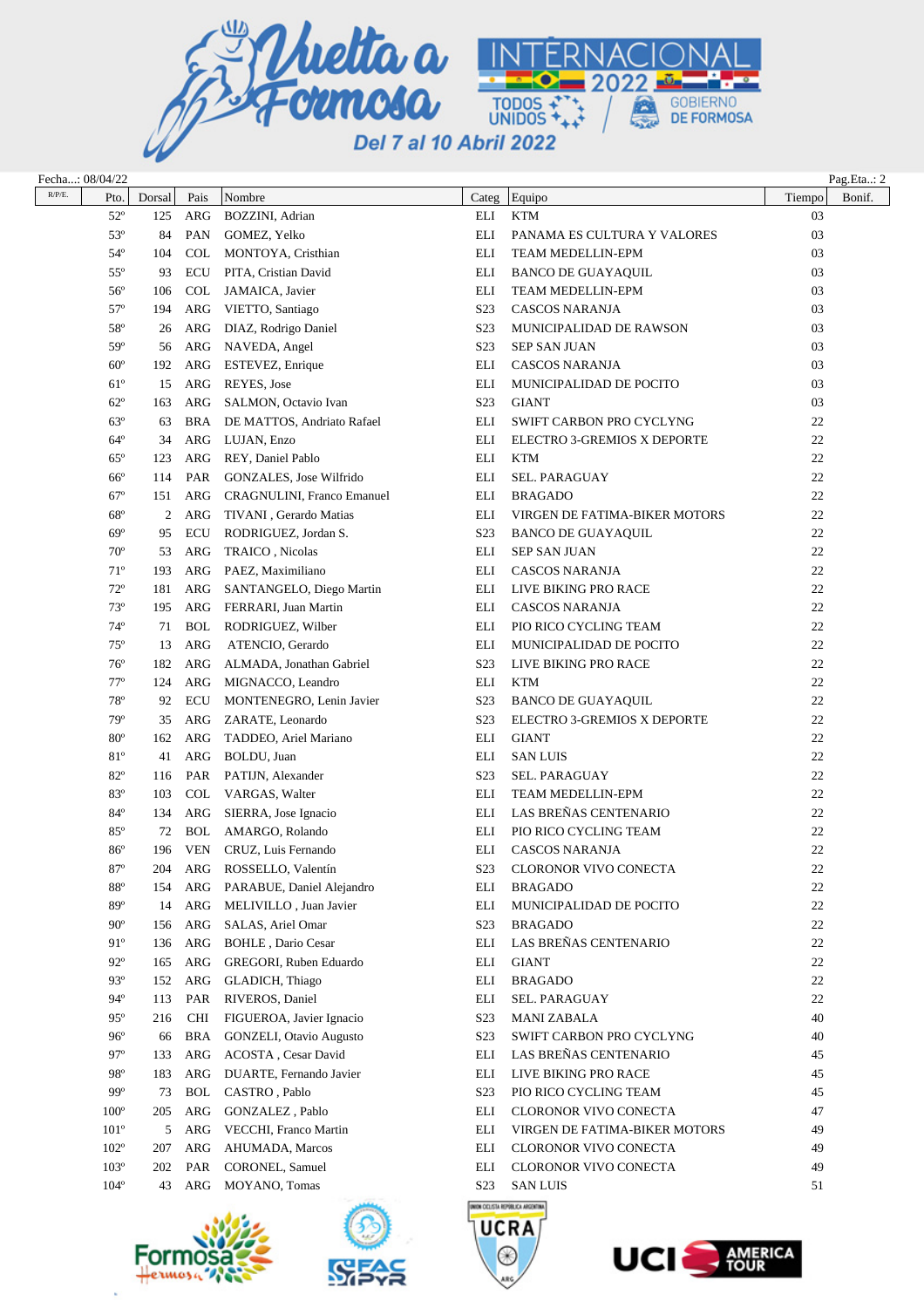

|             | Fecha: 08/04/22 |                |            |                               |                  |                               |        | Pag.Eta: 3  |
|-------------|-----------------|----------------|------------|-------------------------------|------------------|-------------------------------|--------|-------------|
| $R/P/E$ .   | Pto.            | Dorsal         | Pais       | Nombre                        | Categ            | Equipo                        | Tiempo | Bonif.      |
|             | $105^\circ$     | $\overline{4}$ | ARG        | GOMEZ, Oscar Alfredo          | ELI              | VIRGEN DE FATIMA-BIKER MOTORS | 01:00  |             |
|             | $106^\circ$     | 61             | <b>BRA</b> | DO PRADO, Nazaret Magno       | <b>ELI</b>       | SWIFT CARBON PRO CYCLYNG      | 01:00  |             |
| $\mathbf F$ | $107^\circ$     | 143            | <b>ARG</b> | LEGUIZAMON, Guillermo Gerardo | ELI              | <b>TEAM FORMOSA HERMOSA</b>   | 01:16  |             |
|             | $108^\circ$     | 74             | <b>BOL</b> | GONZALES, Freddy              | ELI              | PIO RICO CYCLING TEAM         | 01:16  |             |
|             | $109^\circ$     | 212            | <b>ARG</b> | CIANCIO, Pablo Emilio         | <b>ELI</b>       | <b>MANI ZABALA</b>            | 01:24  |             |
|             | $110^{\circ}$   | 176            | ARG        | ALBORZEN, Elbio               | ELI              | S.A.T.                        | 01:24  |             |
|             | $111^{\circ}$   | 201            | PAR        | FERREIRA, Fernando Andres     | S <sub>23</sub>  | <b>CLORONOR VIVO CONECTA</b>  | 01:49  |             |
|             | $112^{\circ}$   | 6              | <b>ARG</b> | DIAZ, Julian Alejandro        | S <sub>2</sub> 3 | VIRGEN DE FATIMA-BIKER MOTORS | 01:57  |             |
|             | $113^\circ$     | 33             | <b>ARG</b> | PEREZ, Matías                 | S <sub>2</sub> 3 | ELECTRO 3-GREMIOS X DEPORTE   | 02:14  |             |
|             | $114^{\circ}$   | 31             | <b>ARG</b> | ROSAS, Laureano               | <b>ELI</b>       | ELECTRO 3-GREMIOS X DEPORTE   | 03     |             |
|             | $115^\circ$     | 22             | <b>ARG</b> | <b>MONTE, Francisco Cesar</b> | <b>ELI</b>       | MUNICIPALIDAD DE RAWSON       | 02:32  |             |
| $\mathbf F$ | $116^\circ$     | 144            | <b>ARG</b> | CARDOZO, Emilio Ivan          | ELI              | <b>TEAM FORMOSA HERMOSA</b>   | 03:08  |             |
|             | $117^\circ$     | 23             | <b>ARG</b> | GALVAN, Diego Nauhel          | S <sub>2</sub> 3 | MUNICIPALIDAD DE RAWSON       | 04:47  |             |
|             | $118^\circ$     | 166            | <b>ARG</b> | FREDES, Matias                | <b>ELI</b>       | <b>GIANT</b>                  | 04:47  |             |
|             | $119^\circ$     | 115            | PAR        | ZACHAR, Bruno                 | S <sub>2</sub> 3 | <b>SEL. PARAGUAY</b>          | 06:14  |             |
|             | $120^\circ$     | 64             | <b>BRA</b> | FONSECA, Freitas Kacio        | ELI              | SWIFT CARBON PRO CYCLYNG      | 03     |             |
|             | $121^\circ$     | 132            | <b>ARG</b> | TRAUTNER, Marcelo Alejandro   | ELI              | LAS BREÑAS CENTENARIO         | 18:36  |             |
|             | $122^{\circ}$   | 32             | <b>ARG</b> | PAEZ, Mauricio                | <b>ELI</b>       | ELECTRO 3-GREMIOS X DEPORTE   | 03     |             |
|             | $123^\circ$     | 171            | <b>ARG</b> | ABU, Isaias                   | ELI              | S.A.T.                        | 03     |             |
|             | $124^\circ$     | 175            | <b>ARG</b> | CLAVERO, Cristian Omar        | ELI              | S.A.T.                        | 03     |             |
|             |                 | 16             | <b>ARG</b> | ROBERTO, Washington           | ELI              | MUNICIPALIDAD DE POCITO       |        | $<$ DNF $>$ |
|             |                 | 25             | <b>ARG</b> | LUCERO, Hector Maximiliano    | ELI              | MUNICIPALIDAD DE RAWSON       |        | $<$ DNF $>$ |
| F           |                 | 142            | <b>ARG</b> | NEMMI, Enzo Gustavo           | ELI              | <b>TEAM FORMOSA HERMOSA</b>   |        | $<$ DNF $>$ |

|                 | -CLASIFICACION DE LA REGULARIAD- |            |                            |                  |                               |                |  |  |  |  |  |
|-----------------|----------------------------------|------------|----------------------------|------------------|-------------------------------|----------------|--|--|--|--|--|
| Pto.            | Dorsal                           | Pais       | Nombre                     |                  | Categ Equipo                  | Puntos         |  |  |  |  |  |
| $1^{\circ}$     |                                  | ARG        | TIVANI, German             | ELI              | VIRGEN DE FATIMA-BIKER MOTORS | 40             |  |  |  |  |  |
| 2°              | 105                              | <b>COL</b> | SANCHEZ, Brayan            | ELI              | TEAM MEDELLIN-EPM             | 20             |  |  |  |  |  |
| $3^{\circ}$     | 82                               | PAN        | ARCHIBOLD, Franklin        | ELI              | PANAMA ES CULTURA Y VALORES   | 17             |  |  |  |  |  |
| $4^{\circ}$     | 46                               | ARG        | GADAY, Lucas               | ELI              | <b>SAN LUIS</b>               | 16             |  |  |  |  |  |
| $5^{\circ}$     | 62                               | BRA        | DA ROSA, Cristian Egidio   | ELI              | SWIFT CARBON PRO CYCLYNG      | 14             |  |  |  |  |  |
| $6^{\circ}$     | 174                              | ARG        | BENEDETTO, Nicolas         | ELI              | S.A.T.                        | 12             |  |  |  |  |  |
| 7°              | 191                              | ARG        | AZZEM, Omar                | ELI              | <b>CASCOS NARANJA</b>         | 10             |  |  |  |  |  |
| $8^{\circ}$     | 91                               | <b>ECU</b> | HARO, Steven Wilson        | ELI              | <b>BANCO DE GUAYAQUIL</b>     | 9              |  |  |  |  |  |
| $9^{\circ}$     | 147                              | ARG        | QUIROGA, Mauricio Ezequiel | ELI              | <b>TEAM FORMOSA HERMOSA</b>   | 8              |  |  |  |  |  |
| 10 <sup>o</sup> | 214                              | <b>BOL</b> | ROJAS, David               | ELI              | <b>MANI ZABALA</b>            | 6              |  |  |  |  |  |
| $11^{\circ}$    | 93                               | ECU        | PITA, Cristian David       | ELI              | <b>BANCO DE GUAYAQUIL</b>     | 5              |  |  |  |  |  |
| $12^{\circ}$    | 81                               | PAN        | JURADO, Christofer         | ELI              | PANAMA ES CULTURA Y VALORES   | 5              |  |  |  |  |  |
| $13^{\circ}$    | 145                              | ARG        | ETCHEVERRY, Arian          | S <sub>2</sub> 3 | <b>TEAM FORMOSA HERMOSA</b>   | 4              |  |  |  |  |  |
| $14^{\circ}$    | 107                              | COL        | OYOLA, Robinzon Leandro    | ELI              | TEAM MEDELLIN-EPM             | 3              |  |  |  |  |  |
| $15^{\circ}$    | 52                               | ARG        | COBARRUBIA, Leonardo       | ELI              | <b>SEP SAN JUAN</b>           | $\overline{2}$ |  |  |  |  |  |
| 16 <sup>o</sup> | 146                              | ARG        | MOYA, Gaston Alejandro     | ELI              | <b>TEAM FORMOSA HERMOSA</b>   |                |  |  |  |  |  |
|                 |                                  |            |                            |                  |                               |                |  |  |  |  |  |

## -PASOS DE METAS VOLANTES-

| -HERRADURA-           |        |        | Kilometro.: 57.1           |                              |                               |        |                    |  |
|-----------------------|--------|--------|----------------------------|------------------------------|-------------------------------|--------|--------------------|--|
| Pto.                  | Dorsal | Pais   | Nombre                     | $\text{2} \text{1} \text{1}$ | Equipo                        | Puntos |                    |  |
| 10                    |        |        | ARG TIVANI, German         | EL J                         | VIRGEN DE FATIMA-BIKER MOTORS |        | $3 \t 15-r \t 3$ " |  |
| $\gamma$ <sup>o</sup> |        |        | 82 PAN ARCHIBOLD, Franklin | EL J                         | PANAMA ES CULTURA Y VALORES   |        | 2 10- $r$ 2"       |  |
| 3 <sup>0</sup>        |        | 93 ECU | PITA. Cristian David       | ELI                          | BANCO DE GUAYAQUIL            |        | $5-r$ 1"           |  |
|                       |        |        |                            |                              |                               |        |                    |  |







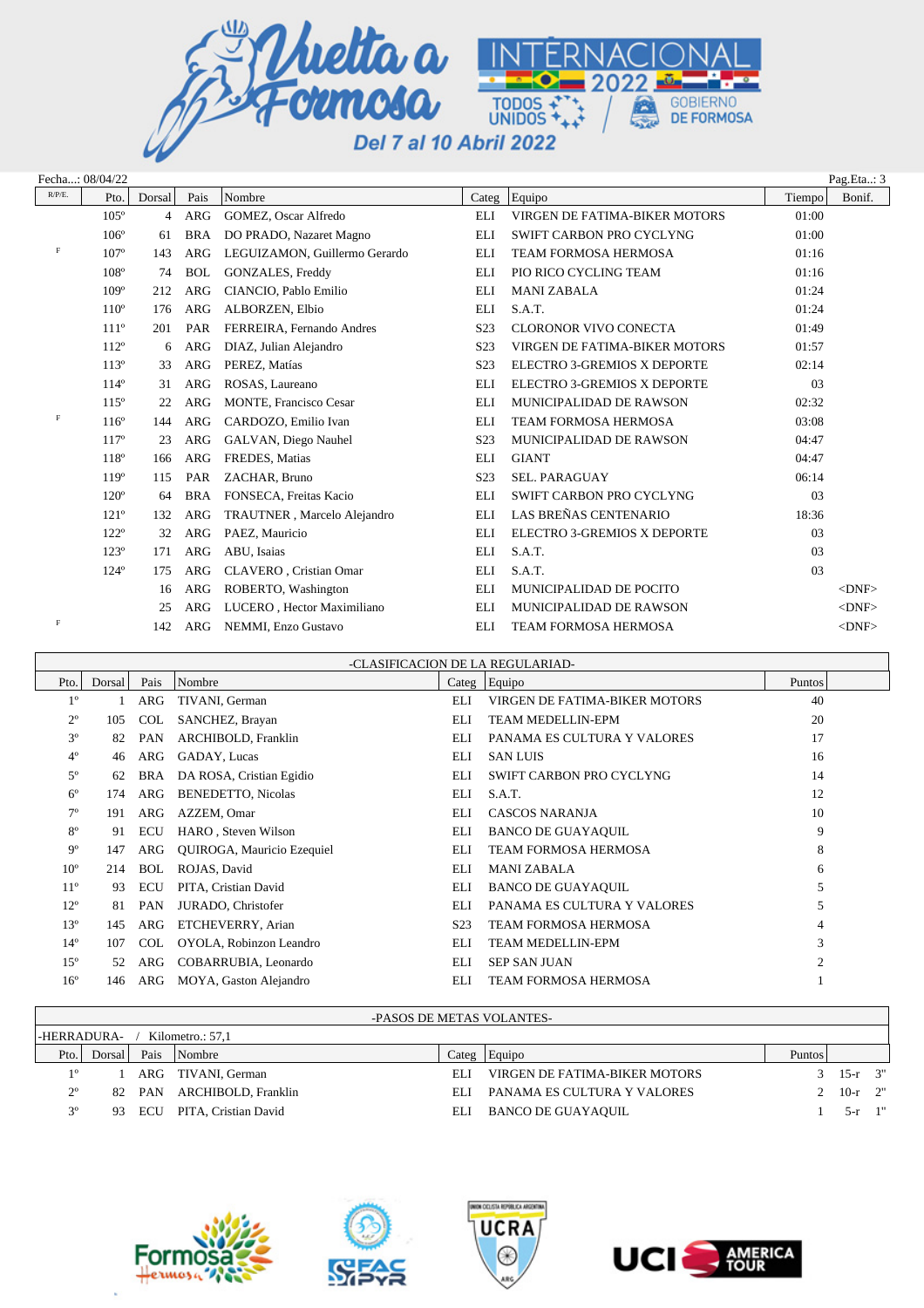

| Fecha: 08/04/22 |
|-----------------|
|                 |

| Fecha: 08/04/22 |              |            |                               |            |          | Pag.Eta: 4     |
|-----------------|--------------|------------|-------------------------------|------------|----------|----------------|
|                 |              |            | -EQUIPOS DE LA ETAPA-         |            |          |                |
|                 | Pto.         | Pais       | Nombre                        | Abrevi     | Tiempo   | Diferencia     |
|                 | $1^{\circ}$  | <b>COL</b> | <b>TEAM MEDELLIN-EPM</b>      | <b>MED</b> | 06:28:39 |                |
|                 | $2^{\circ}$  | ARG        | <b>SAN LUIS</b>               | LUI        | 06:28:39 | $00\,$         |
|                 | $3^{\circ}$  | <b>ARG</b> | S.A.T.                        | <b>SAT</b> | 06:28:39 | 0 <sup>0</sup> |
|                 | $4^{\circ}$  | ARG        | <b>CASCOS NARANJA</b>         | CAS        | 06:28:39 | $00\,$         |
|                 | $5^{\circ}$  | ARG        | TEAM FORMOSA HERMOSA          | <b>FOR</b> | 06:28:42 | 03             |
|                 | $6^{\circ}$  | <b>ECU</b> | <b>BANCO DE GUAYAQUIL</b>     | <b>GUA</b> | 06:28:42 | 03             |
|                 | $7^{\circ}$  | PAN        | PANAMA ES CULTURA Y VALORES   | PAN        | 06:28:42 | 03             |
|                 | $8^{\circ}$  | ARG        | <b>KTM</b>                    | <b>KTM</b> | 06:28:42 | 03             |
|                 | $9^{\circ}$  | <b>ARG</b> | <b>SEP SAN JUAN</b>           | <b>SEP</b> | 06:28:42 | 0 <sub>3</sub> |
|                 | $10^{\circ}$ | <b>ARG</b> | <b>MANI ZABALA</b>            | <b>MAN</b> | 06:28:42 | 03             |
|                 | $11^{\circ}$ | <b>ARG</b> | <b>GIANT</b>                  | <b>GIA</b> | 06:28:42 | 03             |
|                 | $12^{\circ}$ | <b>ARG</b> | MUNICIPALIDAD DE POCITO       | POC        | 06:28:42 | 03             |
|                 | $13^{\circ}$ | <b>ARG</b> | ELECTRO 3-GREMIOS X DEPORTE   | <b>ELE</b> | 06:28:42 | 03             |
|                 | $14^{\circ}$ | <b>BRA</b> | SWIFT CARBON PRO CYCLYNG      | SWI        | 06:28:58 | 19             |
|                 | $15^{\circ}$ | PAR        | <b>CLORONOR VIVO CONECTA</b>  | <b>CLO</b> | 06:29:01 | 22             |
|                 | $16^{\circ}$ | <b>ARG</b> | LIVE BIKING PRO RACE          | <b>LIV</b> | 06:29:01 | 22             |
|                 | $17^{\circ}$ | <b>ARG</b> | LAS BREÑAS CENTENARIO         | <b>LBR</b> | 06:29:01 | 22             |
|                 | $18^{\circ}$ | ARG        | <b>BRAGADO</b>                | <b>BRA</b> | 06:29:20 | 41             |
|                 | $19^{\circ}$ | <b>BOL</b> | PIO RICO CYCLING TEAM         | <b>PIO</b> | 06:29:20 | 41             |
|                 | $20^{\circ}$ | PAR        | SEL. PARAGUAY                 | PAR        | 06:29:39 | 01:00          |
|                 | $21^{\circ}$ | <b>ARG</b> | VIRGEN DE FATIMA-BIKER MOTORS | <b>FAT</b> | 06:29:44 | 01:05          |
|                 | $22^{\circ}$ | <b>ARG</b> | MUNICIPALIDAD DE RAWSON       | <b>RAW</b> | 06:31:11 | 02:32          |



×





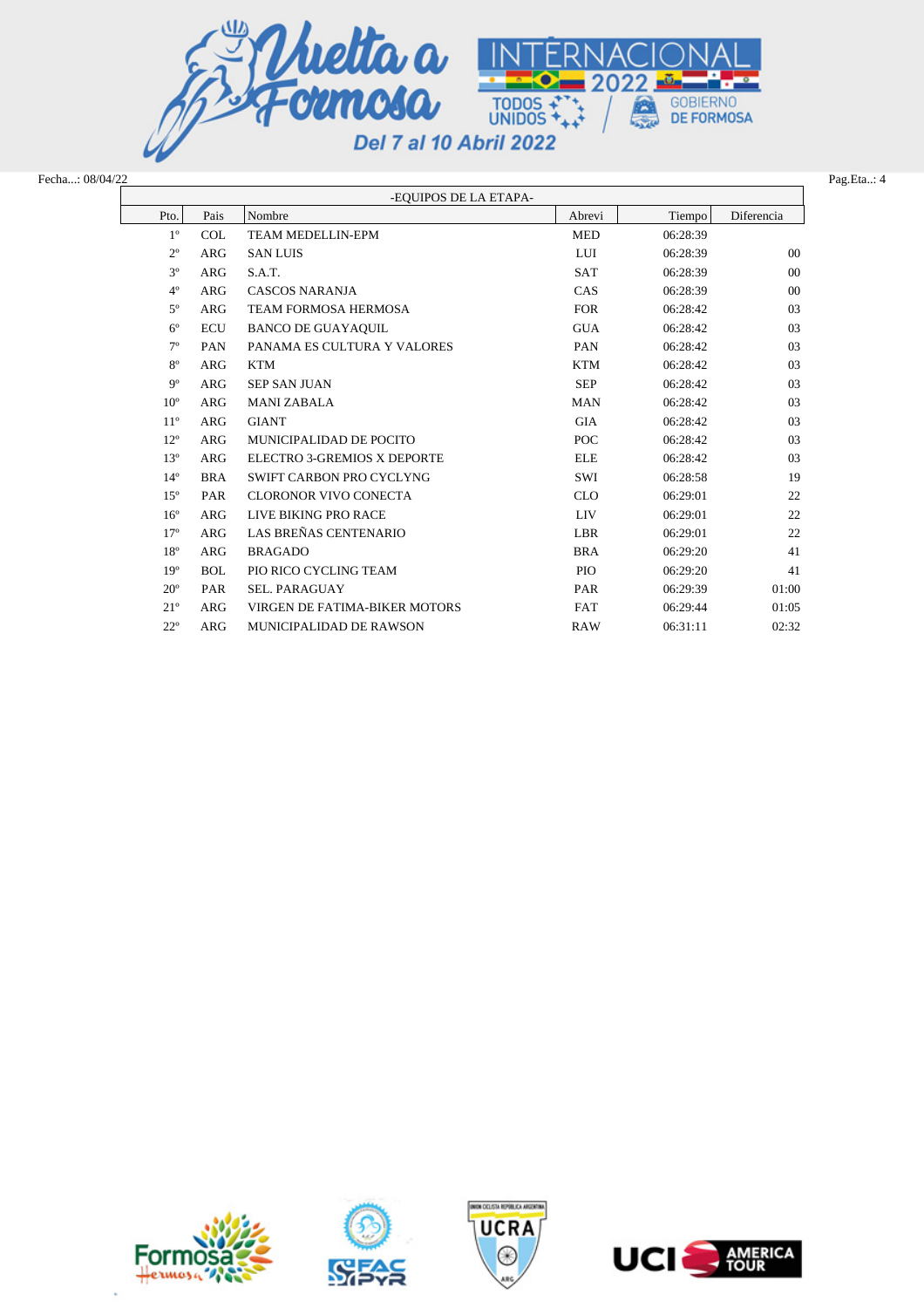

Club Organizador.: FACP

| Fecha.: 08/04/22 |              |              |            | CLAS. DESPUES ETAPA.: 2 <sup>a</sup> / Kms: 102,4 / Media: 47,438-Kms/h |                  |                                   |          |                |                 |
|------------------|--------------|--------------|------------|-------------------------------------------------------------------------|------------------|-----------------------------------|----------|----------------|-----------------|
|                  |              |              |            |                                                                         |                  | -GENERAL INDIVIDUAL-              |          |                |                 |
| R/P/E.           | Pto.         | Dorsal       | Pais       | Nombre                                                                  |                  | Categ Equipo                      | Tiempo   |                | $cc \mid Bo/Pe$ |
|                  | $1^{\circ}$  | 1            | ARG        | TIVANI, German                                                          |                  | ELI VIRGEN DE FATIMA-BIKER MOTORS | 05:25:45 |                | 75 -16          |
|                  | $2^{\circ}$  | 102          | <b>COL</b> | OCAMPO, Víctor                                                          | ELI              | TEAM MEDELLIN-EPM                 | 12       | 72             | $-6$            |
|                  | $3^{\circ}$  | 82           | PAN        | ARCHIBOLD, Franklin                                                     | ELI              | PANAMA ES CULTURA Y VALORES       | 16       | 33             | $-2$            |
|                  | $4^{\circ}$  | 107          | <b>COL</b> | OYOLA, Robinzon Leandro                                                 | ELI              | TEAM MEDELLIN-EPM                 | 21       | 51             |                 |
|                  | $5^{\circ}$  | 62           | BRA        | DA ROSA, Cristian Egidio                                                | ELI              | SWIFT CARBON PRO CYCLYNG          | 25       | 32             |                 |
|                  | $6^{\circ}$  | 91           | <b>ECU</b> | HARO, Steven Wilson                                                     | ELI              | <b>BANCO DE GUAYAQUIL</b>         | 32       | 1              |                 |
|                  | $7^{\circ}$  | 81           | <b>PAN</b> | JURADO, Christofer                                                      |                  | ELI PANAMA ES CULTURA Y VALORES   | 39       | 54             |                 |
|                  | $8^{\circ}$  | 46           | ARG        | GADAY, Lucas                                                            |                  | ELI SAN LUIS                      | 43       |                | $28 - 12$       |
|                  | 9°           | 32           | ARG        | PAEZ, Mauricio                                                          | ELI              | ELECTRO 3-GREMIOS X DEPORTE       | 54       | 12             |                 |
|                  | $10^{\circ}$ | 122          | ARG        | FREDES, Sergio                                                          | ELI              | <b>KTM</b>                        | 01:31    | 95             |                 |
|                  | $11^{\circ}$ | 11           | ARG        | RAMOS, Ruben                                                            | ELI              | MUNICIPALIDAD DE POCITO           | 01:39    | 96             |                 |
|                  | $12^{\circ}$ | 47           | ARG        | SUAREZ, Tomas                                                           | ELI              | <b>SAN LUIS</b>                   | 01:40    | 94             |                 |
|                  | $13^{\circ}$ | 51           | ARG        | DOTTI, Juan Pablo                                                       | ELI              | <b>SEP SAN JUAN</b>               | 01:41    | 83             | $-3$            |
|                  | $14^{\circ}$ | 171          | ARG        | ABU, Isaias                                                             |                  | ELI S.A.T.                        | 01:47    | 28             |                 |
|                  | $15^{\circ}$ | 173          | ARG        | VALENZUELA, Diego Gaston                                                |                  | ELI S.A.T.                        | 01:49    | 5              |                 |
|                  | $16^{\circ}$ | 174          | ARG        | BENEDETTO, Nicolas                                                      |                  | ELI S.A.T.                        | 01:49    | 11             |                 |
|                  | $17^{\circ}$ | 106          | COL        | JAMAICA, Javier                                                         | ELI              | TEAM MEDELLIN-EPM                 | 01:49    | 43             |                 |
|                  | $18^{\circ}$ | 105          | COL        | SANCHEZ, Brayan                                                         | ELI              | TEAM MEDELLIN-EPM                 | 01:49    | 99             | $-5$            |
|                  | $19^{\circ}$ | 31           | ARG        | ROSAS, Laureano                                                         | ELI              | ELECTRO 3-GREMIOS X DEPORTE       | 01:52    | 53             |                 |
|                  | $20^{\circ}$ | 147          | ARG        | QUIROGA, Mauricio Ezequiel                                              | ELI              | TEAM FORMOSA HERMOSA              | 01:58    | 46             |                 |
|                  | $21^{\circ}$ | 96           | <b>ECU</b> | QUINTEROS, Alexis Benjamin                                              | ELI              | <b>BANCO DE GUAYAQUIL</b>         | 01:59    | 66             |                 |
|                  | $22^{\circ}$ | 52           | ARG        | COBARRUBIA, Leonardo                                                    | ELI              | <b>SEP SAN JUAN</b>               | 02:03    | 84             | $-2$            |
|                  | $23^{\circ}$ | 21           | ARG        | AGUIRRE, Sergio Javier                                                  | ELI              | MUNICIPALIDAD DE RAWSON           | 02:07    | 93             |                 |
|                  | $24^{\circ}$ | 191          | ARG        | AZZEM, Omar                                                             | ELI              | <b>CASCOS NARANJA</b>             | 02:09    | 99             |                 |
|                  | $25^{\circ}$ | 175          | ARG        | CLAVERO, Cristian Omar                                                  |                  | ELI S.A.T.                        | 02:12    | 21             | $-1$            |
|                  | $26^{\circ}$ | 83           | PAN        | ESPINOSA, Bolivar                                                       |                  | ELI PANAMA ES CULTURA Y VALORES   | 02:12    | 56             |                 |
|                  | $27^{\circ}$ | 93           | ECU        | PITA, Cristian David                                                    | ELI              | <b>BANCO DE GUAYAQUIL</b>         | 02:16    | 21             | $-1$            |
|                  | $28^{\circ}$ | 54           | ARG        | RODRIGUEZ, Marcos                                                       | ELI              | SEP SAN JUAN                      | 02:17    | 39             |                 |
|                  | $29^{\circ}$ | 104          | <b>COL</b> | MONTOYA, Cristhian                                                      | ELI              | TEAM MEDELLIN-EPM                 | 02:22    | 14             |                 |
|                  | $30^{\circ}$ | 103          | COL        | VARGAS, Walter                                                          | ELI              | TEAM MEDELLIN-EPM                 | 02:22    | 54             |                 |
|                  | $31^{\circ}$ | 101          | <b>COL</b> | ROLDAN, Weimar                                                          | ELI              | TEAM MEDELLIN-EPM                 | 02:24    | 30             |                 |
|                  | $32^{\circ}$ | 172          | ARG        | CRISAFULLI, Facundo Olaf                                                |                  | ELI S.A.T.                        | 02:27    | 64             |                 |
|                  | $33^{\circ}$ | 2            | ARG        | TIVANI, Gerardo Matias                                                  | ELI              | VIRGEN DE FATIMA-BIKER MOTORS     | 02:33    | 11             | $-2$            |
|                  | $34^{\circ}$ | 34           |            | ARG LUJAN, Enzo                                                         |                  | ELI ELECTRO 3-GREMIOS X DEPORTE   | 02:46    | 58             |                 |
|                  | $35^{\circ}$ | $\sim$<br>63 | <b>BRA</b> | DE MATTOS, Andriato Rafael                                              | ELI              | SWIFT CARBON PRO CYCLYNG          | 02:51    | 40             |                 |
|                  | $36^{\circ}$ | 14           | ARG        | MELIVILLO, Juan Javier                                                  | ELI              | MUNICIPALIDAD DE POCITO           | 02:59    | 38             |                 |
|                  | $37^\circ$   | 45           | ARG        | FERNANDEZ, Andres                                                       | S <sub>23</sub>  | <b>SAN LUIS</b>                   | 02:59    | 99             |                 |
|                  | $38^{\circ}$ | 41           | ARG        | BOLDU, Juan                                                             | ELI              | <b>SAN LUIS</b>                   | 03:10    | 27             |                 |
|                  | $39^\circ$   | 121          | ARG        | OLIVA, Dario                                                            | ELI              | <b>KTM</b>                        | 03:14    | 51             |                 |
|                  | $40^{\circ}$ | 5            | ARG        | VECCHI, Franco Martin                                                   | ELI              | VIRGEN DE FATIMA-BIKER MOTORS     | 03:37    | 43             |                 |
|                  | $41^{\circ}$ | 145          | ARG        | ETCHEVERRY, Arian                                                       | S <sub>2</sub> 3 | TEAM FORMOSA HERMOSA              | 06:42    | $\overline{4}$ |                 |
|                  | $42^{\circ}$ | 94           | <b>COL</b> | <b>GUTIERRES, Carlos Alberto</b>                                        | ELI              | <b>BANCO DE GUAYAQUIL</b>         | 06:47    | 94             |                 |
|                  | $43^{\circ}$ | 37           | ARG        | SALAS, Juan                                                             | ELI              | ELECTRO 3-GREMIOS X DEPORTE       | 07:01    | 96             |                 |
|                  | $44^{\circ}$ | 64           | <b>BRA</b> | FONSECA, Freitas Kacio                                                  | ELI              | SWIFT CARBON PRO CYCLYNG          | 07:03    | 93             |                 |
|                  | $45^{\circ}$ | 161          | ARG        | TADDEO, Hernan Matias                                                   | ELI              | <b>GIANT</b>                      | 07:08    | 84             |                 |
|                  | $46^{\circ}$ | 92           | <b>ECU</b> | MONTENEGRO, Lenin Javier                                                | S <sub>2</sub> 3 | <b>BANCO DE GUAYAQUIL</b>         | 07:13    | 87             |                 |
| F                | $47^{\circ}$ | 141          | ARG        | VILLANUEVA, Ignacio Eduardo                                             | ELI              | TEAM FORMOSA HERMOSA              | 07:17    | $\overline{4}$ |                 |
|                  | $48^{\circ}$ | 12           | ARG        | DOMINGUEZ, Mauricio                                                     | S <sub>2</sub> 3 | MUNICIPALIDAD DE POCITO           | 07:20    | 3              |                 |
|                  | $49^\circ$   | 84           | PAN        | GOMEZ, Yelko                                                            | ELI              | PANAMA ES CULTURA Y VALORES       | 07:21    | 65             |                 |
|                  | $50^{\circ}$ | 87           | <b>PAN</b> | CASTEL BLANCO, Jorge                                                    |                  | ELI PANAMA ES CULTURA Y VALORES   | 07:23    | 18             |                 |
|                  | $51^{\circ}$ | 85           | <b>PAN</b> | GUERRA, Sandi                                                           |                  | ELI PANAMA ES CULTURA Y VALORES   | 07:24    | 151            |                 |
|                  | $52^{\circ}$ | 164          | ARG        | SALMON, Mariano                                                         |                  | EILION OCGLANDIDONIM              | 07:24    | 78             |                 |
|                  |              |              |            |                                                                         |                  | UCRA                              |          |                |                 |



×

**SEAS** 



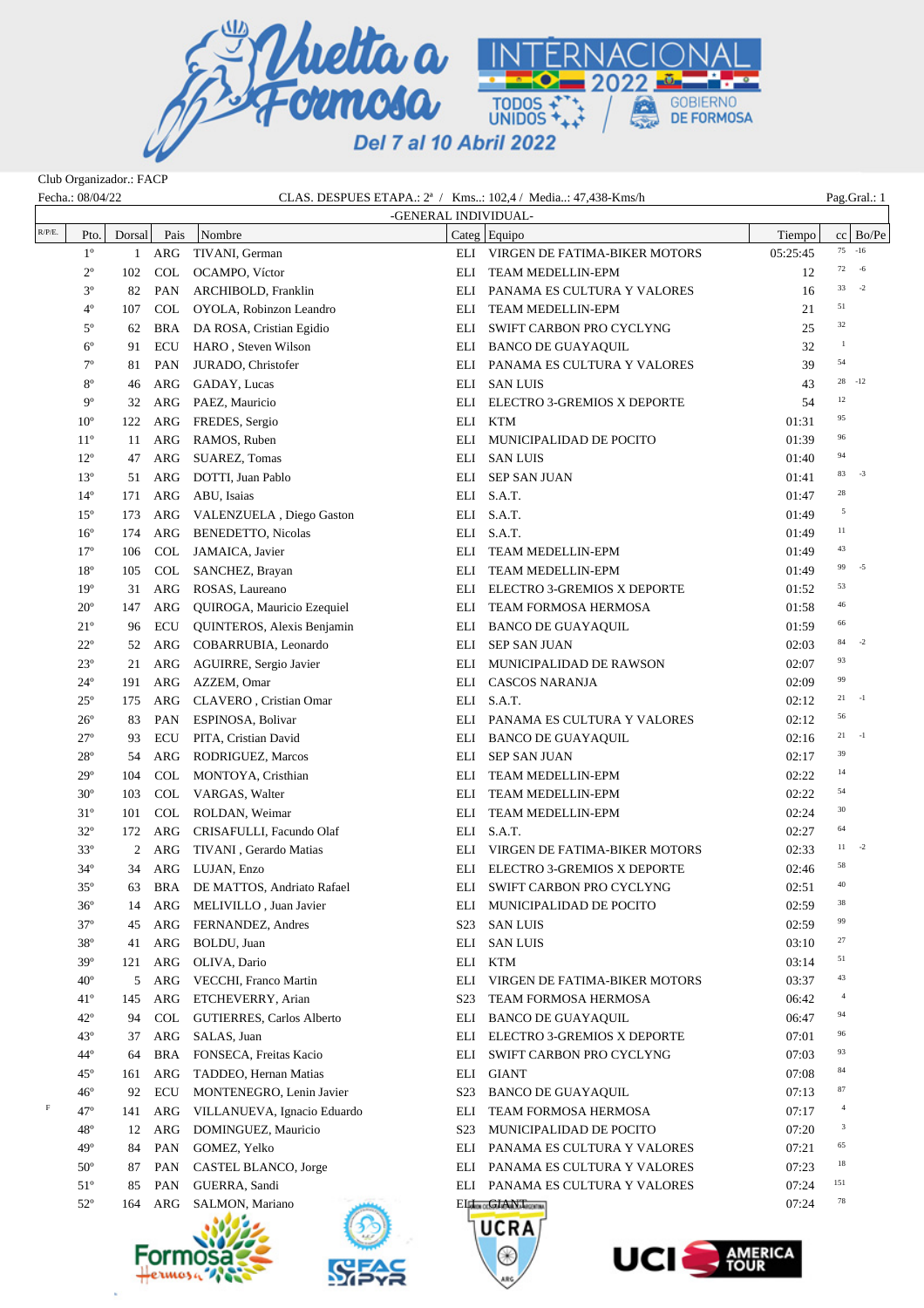

|           | Fecha: 08/04/22 |        |            |                                   |                  |                                                   |        | Pag.Gral.: 2         |
|-----------|-----------------|--------|------------|-----------------------------------|------------------|---------------------------------------------------|--------|----------------------|
| $R/P/E$ . | Pto.            | Dorsal | Pais       | Nombre                            |                  | Categ Equipo                                      | Tiempo | $cc \mid Bo/Pe \mid$ |
|           | $53^{\circ}$    | 163    | ARG        | SALMON, Octavio Ivan              |                  | S23 GIANT                                         | 07:26  | $\ensuremath{97}$    |
|           | $54^\circ$      | 42     | ARG        | DIAZ, Lorenzo                     | ELI              | <b>SAN LUIS</b>                                   | 07:27  | 99                   |
|           | $55^{\circ}$    | 15     | ARG        | REYES, Jose                       | ELI              | MUNICIPALIDAD DE POCITO                           | 07:30  | 59                   |
|           | $56^{\circ}$    | 26     | ARG        | DIAZ, Rodrigo Daniel              | S <sub>2</sub> 3 | MUNICIPALIDAD DE RAWSON                           | 07:32  | 73                   |
|           | $57^{\circ}$    | 146    | ARG        | MOYA, Gaston Alejandro            | ELI              | TEAM FORMOSA HERMOSA                              | 07:32  | 85                   |
|           | 58°             | 66     | BRA        | GONZELI, Otavio Augusto           | S23              | SWIFT CARBON PRO CYCLYNG                          | 07:33  | 29                   |
|           | $59^\circ$      | 182    | ARG        | ALMADA, Jonathan Gabriel          | S23              | LIVE BIKING PRO RACE                              | 07:34  | 34                   |
|           | $60^{\circ}$    | 214    | <b>BOL</b> | ROJAS, David                      | ELI              | <b>MANI ZABALA</b>                                | 07:37  | 20                   |
|           | $61^{\circ}$    | 76     | <b>BOL</b> | FLORES, Marcos Fabian             | ELI              | PIO RICO CYCLING TEAM                             | 07:39  | 70                   |
|           | $62^{\circ}$    | 192    | ARG        | ESTEVEZ, Enrique                  | ELI              | <b>CASCOS NARANJA</b>                             | 07:39  | 72                   |
|           | $63^\circ$      | 184    | ARG        | CANOVA, Javier Nicolas            | ELI              | LIVE BIKING PRO RACE                              | 07:42  | 82                   |
|           | $64^\circ$      | 194    | ARG        | VIETTO, Santiago                  | S23              | <b>CASCOS NARANJA</b>                             | 07:44  | 42                   |
|           | $65^{\circ}$    | 204    | <b>ARG</b> | ROSSELLO, Valentín                | S <sub>2</sub> 3 | <b>CLORONOR VIVO CONECTA</b>                      | 07:44  | 80                   |
|           | $66^{\circ}$    | 61     | <b>BRA</b> | DO PRADO, Nazaret Magno           | ELI              | SWIFT CARBON PRO CYCLYNG                          | 07:45  | 69                   |
|           | $67^\circ$      | 43     | ARG        | MOYANO, Tomas                     | S23              | <b>SAN LUIS</b>                                   | 07:46  | 13                   |
|           | $68^{\circ}$    | 13     | ARG        | ATENCIO, Gerardo                  | ELI              | MUNICIPALIDAD DE POCITO                           | 07:48  | 96                   |
| F         | $69^\circ$      | 203    | ARG        | CORTI, Carlos                     | ELI              | <b>CLORONOR VIVO CONECTA</b>                      | 07:50  | 84                   |
|           | $70^{\circ}$    | 215    | <b>BOL</b> | MOYATA CRUZ, Eduardo              | S23              | <b>MANI ZABALA</b>                                | 07:51  | 23                   |
|           | $71^{\circ}$    | 53     | ARG        | TRAICO, Nicolas                   | ELI              | <b>SEP SAN JUAN</b>                               | 08:00  | 6                    |
|           | $72^{\circ}$    | 185    | ARG        | PEREZ, Juan Pablo                 |                  | ELI LIVE BIKING PRO RACE                          | 08:00  | 99                   |
|           | $73^{\circ}$    | 114    | PAR        | GONZALES, Jose Wilfrido           | ELI              | <b>SEL. PARAGUAY</b>                              | 08:05  | 45                   |
|           | $74^{\circ}$    | 126    | ARG        | VIVAS, Nicolas Federico           | ELI              | KTM                                               | 08:06  | 24                   |
|           | $75^{\circ}$    | 116    | PAR        | PATIJN, Alexander                 | S23              | <b>SEL. PARAGUAY</b>                              | 08:06  | 65                   |
|           | $76^{\circ}$    | 153    | <b>ARG</b> | SOLDA, Luca                       | ELI              | <b>BRAGADO</b>                                    | 08:14  | 47                   |
|           | $77^{\circ}$    | 151    | <b>ARG</b> | <b>CRAGNULINI, Franco Emanuel</b> | ELI              | <b>BRAGADO</b>                                    | 08:19  | 49                   |
|           | $78^{\circ}$    | 156    | ARG        | SALAS, Ariel Omar                 | S23              | <b>BRAGADO</b>                                    | 08:28  | 68                   |
|           | $79^{\circ}$    | 165    | ARG        | GREGORI, Ruben Eduardo            | ELI              | <b>GIANT</b>                                      | 08:32  | 32                   |
|           | $80^{\circ}$    | 195    | ARG        | FERRARI, Juan Martin              | ELI              | CASCOS NARANJA                                    | 08:34  | 79                   |
|           | 81°             | 4      | ARG        | GOMEZ, Oscar Alfredo              | ELI              | VIRGEN DE FATIMA-BIKER MOTORS                     | 08:37  | 41                   |
|           | $82^{\circ}$    | 196    | <b>VEN</b> | CRUZ, Luis Fernando               | ELI              | CASCOS NARANJA                                    | 08:37  | 48                   |
|           | 83°             | 193    | ARG        | PAEZ, Maximiliano                 |                  | ELI CASCOS NARANJA                                | 08:45  | 72                   |
|           | 84°             | 176    | <b>ARG</b> | ALBORZEN, Elbio                   |                  | ELI S.A.T.                                        | 08:52  | 62                   |
|           | $85^{\circ}$    | 162    | ARG        | TADDEO, Ariel Mariano             |                  | ELI GIANT                                         | 08:54  | 15                   |
|           | $86^{\circ}$    | 201    | PAR        | FERREIRA, Fernando Andres         | S <sub>23</sub>  | <b>CLORONOR VIVO CONECTA</b>                      | 09:20  | 15                   |
|           | $87^\circ$      | 33     |            | ARG PEREZ, Matías                 | S <sub>23</sub>  | ELECTRO 3-GREMIOS X DEPORTE                       | 09:21  | 25                   |
|           | $88^{\rm o}$    |        |            | 205 ARG GONZALEZ, Pablo           |                  | ELI CLORONOR VIVO CONECTA                         | 10:09  | $+30$<br>14          |
|           | $89^\circ$      | 166    |            | ARG FREDES, Matias                |                  | ELI GIANT                                         | 12:54  | 52                   |
|           | $90^{\circ}$    | 123    | ARG        | REY, Daniel Pablo                 | ELI              | KTM                                               | 13:42  | 33                   |
|           | $91^{\circ}$    | 113    | PAR        | RIVEROS, Daniel                   | ELI              | SEL. PARAGUAY                                     | 13:54  | 87                   |
|           | $92^{\circ}$    | 86     | PAN        | GUERRA, Nehemias                  | S23              | PANAMA ES CULTURA Y VALORES                       | 13:56  | 63                   |
|           | $93^\circ$      | 95     | ECU        | RODRIGUEZ, Jordan S.              | S23              | <b>BANCO DE GUAYAQUIL</b>                         | 13:57  | 21                   |
|           | $94^\circ$      | 35     | ARG        | ZARATE, Leonardo                  | S23              | ELECTRO 3-GREMIOS X DEPORTE                       | 14:00  | 80                   |
|           | $95^\circ$      | 181    | ARG        | SANTANGELO, Diego Martin          | ELI              | LIVE BIKING PRO RACE                              | 14:17  | 94                   |
| F         | $96^{\circ}$    | 206    | ARG        | ALUCIN, Ibrahim                   | ELI              | <b>CLORONOR VIVO CONECTA</b>                      | 14:22  | 49                   |
|           | $97^\circ$      | 74     | <b>BOL</b> | GONZALES, Freddy                  | ELI              | PIO RICO CYCLING TEAM                             | 14:34  | 77                   |
|           | $98^{\circ}$    | 207    | ARG        | AHUMADA, Marcos                   | ELI              | <b>CLORONOR VIVO CONECTA</b>                      | 14:41  | 60                   |
|           | 99°             | 135    | ARG        | SNIHUR, Maximiliano               |                  | ELI LAS BREÑAS CENTENARIO                         | 14:44  | 68                   |
|           | $100^\circ$     | 202    | PAR        | CORONEL, Samuel                   | ELI              | CLORONOR VIVO CONECTA                             | 14:54  | 63                   |
|           | $101^{\circ}$   | 154    | ARG        | PARABUE, Daniel Alejandro         | ELI              | BRAGADO                                           | 15:01  | 73                   |
|           | $102^{\circ}$   | 73     | <b>BOL</b> | CASTRO, Pablo                     | S <sub>23</sub>  | PIO RICO CYCLING TEAM                             | 15:08  | 80                   |
|           | $103^\circ$     | 133    | ARG        | ACOSTA, Cesar David               | ELI              | LAS BREÑAS CENTENARIO                             | 15:09  | 36                   |
|           | $104^\circ$     | 152    | ARG        | GLADICH, Thiago                   | ELI              | <b>BRAGADO</b>                                    | 15:17  | 56                   |
|           | $105^\circ$     | 22     | ARG        | <b>MONTE, Francisco Cesar</b>     |                  | ELI MUNICIPALIDAD DE RAWSON                       | 16:28  | 95                   |
|           |                 |        |            |                                   |                  | INION CICLISTA REPÚBLICA ARGENTINA<br><b>UCRA</b> |        |                      |



×



 $^{\circledR}$ 

UCIS

**AMERICA**<br>TOUR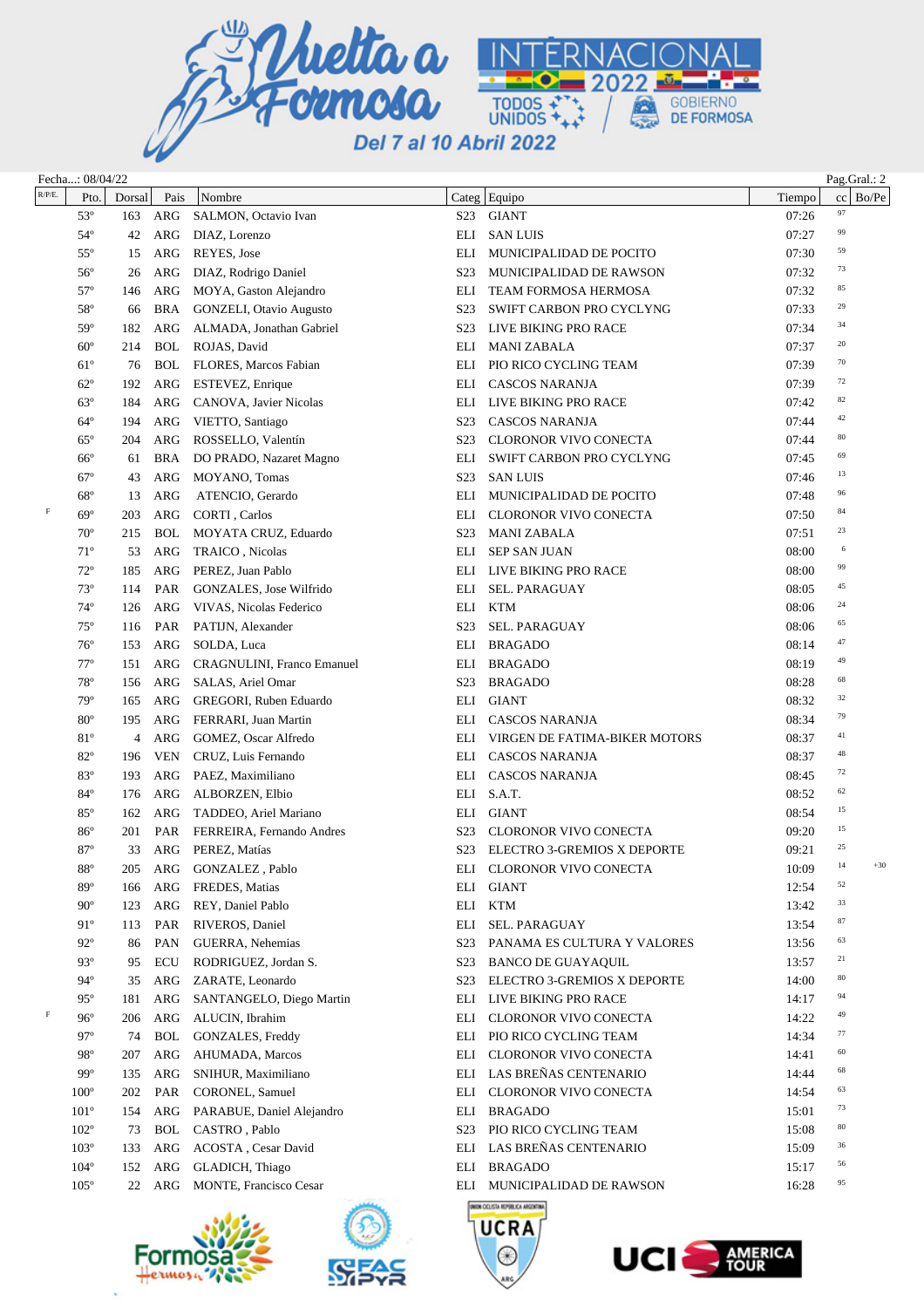

|           | Fecha: 08/04/22<br>Pag.Gral.: 3 |        |            |                               |                  |                               |        |             |  |  |  |
|-----------|---------------------------------|--------|------------|-------------------------------|------------------|-------------------------------|--------|-------------|--|--|--|
| $R/P/E$ . | Pto.                            | Dorsal | Pais       | Nombre                        |                  | Categ Equipo                  | Tiempo | Bo/Pe<br>cc |  |  |  |
|           | $106^\circ$                     | 6      | ARG        | DIAZ, Julian Alejandro        | S <sub>2</sub> 3 | VIRGEN DE FATIMA-BIKER MOTORS | 16:35  | 68          |  |  |  |
| F         | $107^\circ$                     | 144    | ARG        | CARDOZO, Emilio Ivan          | ELI              | <b>TEAM FORMOSA HERMOSA</b>   | 17:17  | 41          |  |  |  |
|           | $108^\circ$                     | 23     | ARG        | GALVAN, Diego Nauhel          | S <sub>2</sub> 3 | MUNICIPALIDAD DE RAWSON       | 19:14  | 21          |  |  |  |
|           | $109^\circ$                     | 115    | PAR        | ZACHAR, Bruno                 | S <sub>2</sub> 3 | <b>SEL. PARAGUAY</b>          | 21:27  | 13          |  |  |  |
|           | $110^{\circ}$                   | 211    | <b>ARG</b> | ZABALA, Jose Orlando          | ELI              | <b>MANI ZABALA</b>            | 24:03  | 94          |  |  |  |
|           | $111^\circ$                     | 131    | ARG        | TRAUTNER, German Dario        | ELI              | LAS BREÑAS CENTENARIO         | 24:27  | 69          |  |  |  |
|           | $112^{\circ}$                   | 124    | <b>ARG</b> | MIGNACCO, Leandro             | ELI              | <b>KTM</b>                    | 24:52  | 58          |  |  |  |
|           | $113^{\circ}$                   | 136    | ARG        | <b>BOHLE</b> , Dario Cesar    | <b>ELI</b>       | LAS BREÑAS CENTENARIO         | 25:03  | 79          |  |  |  |
|           | $114^{\circ}$                   | 56     | ARG        | NAVEDA, Angel                 | S <sub>2</sub> 3 | <b>SEP SAN JUAN</b>           | 25:04  | 92          |  |  |  |
|           | $115^\circ$                     | 125    | ARG        | BOZZINI, Adrian               | ELI              | <b>KTM</b>                    | 25:38  | 84          |  |  |  |
| F         | $116^\circ$                     | 143    | <b>ARG</b> | LEGUIZAMON, Guillermo Gerardo | EL I             | <b>TEAM FORMOSA HERMOSA</b>   | 26:26  | 10          |  |  |  |
|           | $117^{\circ}$                   | 212    | <b>ARG</b> | CIANCIO, Pablo Emilio         | <b>ELI</b>       | <b>MANI ZABALA</b>            | 26:40  | 36          |  |  |  |
|           | 118°                            | 71     | <b>BOL</b> | RODRIGUEZ, Wilber             | ELI              | PIO RICO CYCLING TEAM         | 27:40  | 74          |  |  |  |
|           | $119^\circ$                     | 134    | ARG        | SIERRA, Jose Ignacio          | <b>ELI</b>       | LAS BREÑAS CENTENARIO         | 27:53  | 39          |  |  |  |
|           | $120^\circ$                     | 216    | <b>CHI</b> | FIGUEROA, Javier Ignacio      | S <sub>2</sub> 3 | <b>MANI ZABALA</b>            | 28:15  | 16          |  |  |  |
|           | $121^\circ$                     | 183    | ARG        | DUARTE, Fernando Javier       | ELI              | LIVE BIKING PRO RACE          | 28:40  | 45          |  |  |  |
|           | $122^{\circ}$                   | 55     | <b>ARG</b> | PAZ, Juan                     | S <sub>2</sub> 3 | <b>SEP SAN JUAN</b>           | 28:41  | 14          |  |  |  |
|           | $123^\circ$                     | 72     | <b>BOL</b> | AMARGO, Rolando               | ELI              | PIO RICO CYCLING TEAM         | 30:01  | $10\,$      |  |  |  |
|           | $124^\circ$                     | 132    | ARG        | TRAUTNER, Marcelo Alejandro   | EL I             | LAS BREÑAS CENTENARIO         | 33:33  | 54          |  |  |  |

|           |              |        |        | -GENERAL REGULARIDAD-        |      |                               |        |
|-----------|--------------|--------|--------|------------------------------|------|-------------------------------|--------|
| $R/P/E$ . | Pto.         | Dorsal | Pais   | Nombre                       |      | Categ Equipo                  | Puntos |
|           | $1^{\circ}$  |        | 1 ARG  | TIVANI, German               | ELI  | VIRGEN DE FATIMA-BIKER MOTORS | 87     |
|           | $2^{\circ}$  |        | 82 PAN | ARCHIBOLD, Franklin          | ELI  | PANAMA ES CULTURA Y VALORES   | 44     |
|           | $3^{\circ}$  | 46     | ARG    | GADAY, Lucas                 | ELI. | SAN LUIS                      | 41     |
|           | $4^{\circ}$  | 102    | COL    | OCAMPO, Víctor               | ELI  | TEAM MEDELLIN-EPM             | 34     |
|           | $5^{\circ}$  | 62     |        | BRA DA ROSA, Cristian Egidio | ELI  | SWIFT CARBON PRO CYCLYNG      | 30     |
|           | $6^{\circ}$  | 107    |        | COL OYOLA, Robinzon Leandro  | ELI  | TEAM MEDELLIN-EPM             | 29     |
|           | $7^\circ$    | 122    |        | ARG FREDES, Sergio           | EL I | KTM                           | 25     |
|           | $8^{\circ}$  | 105    | COL    | SANCHEZ, Brayan              | ELI  | TEAM MEDELLIN-EPM             | 25     |
|           | $9^{\circ}$  | 51.    | ARG    | DOTTI, Juan Pablo            | ELI  | <b>SEP SAN JUAN</b>           | 24     |
|           | $10^{\circ}$ | 74     | ARG    | <b>BENEDETTO, Nicolas</b>    | ELI  | S.A.T.                        | 24     |

|           | -GENERAL METAS SPRINT- |        |        |                             |      |                                   |                |  |  |  |  |  |
|-----------|------------------------|--------|--------|-----------------------------|------|-----------------------------------|----------------|--|--|--|--|--|
| $R/P/E$ . | Pto.                   | Dorsal | Pais   | Nombre                      |      | Categ $\left $ Equipo             | Puntos         |  |  |  |  |  |
|           | 10                     |        | ARG    | TIVANI, German              | ELI. | VIRGEN DE FATIMA-BIKER MOTORS     | 6              |  |  |  |  |  |
|           | $2^{\circ}$            | 51     | ARG    | DOTTI, Juan Pablo           |      | ELI SEP SAN JUAN                  | 3              |  |  |  |  |  |
|           | $3^{\circ}$            |        | 82 PAN | ARCHIBOLD, Franklin         |      | ELI PANAMA ES CULTURA Y VALORES   | 2              |  |  |  |  |  |
|           | $4^{\circ}$            |        |        | 52 ARG COBARRUBIA, Leonardo | ELI  | SEP SAN JUAN                      | $\overline{2}$ |  |  |  |  |  |
|           | $5^{\circ}$            |        | 2 ARG  | TIVANI, Gerardo Matias      |      | ELI VIRGEN DE FATIMA-BIKER MOTORS | 2              |  |  |  |  |  |
|           | $6^{\circ}$            | 105    | COL    | SANCHEZ, Brayan             | ELI  | TEAM MEDELLIN-EPM                 |                |  |  |  |  |  |
|           | $7^{\circ}$            | 175    |        | ARG CLAVERO, Cristian Omar  |      | ELI S.A.T.                        |                |  |  |  |  |  |
|           | $8^{\circ}$            | 93     | ECU    | PITA, Cristian David        |      | ELI BANCO DE GUAYAQUIL            |                |  |  |  |  |  |







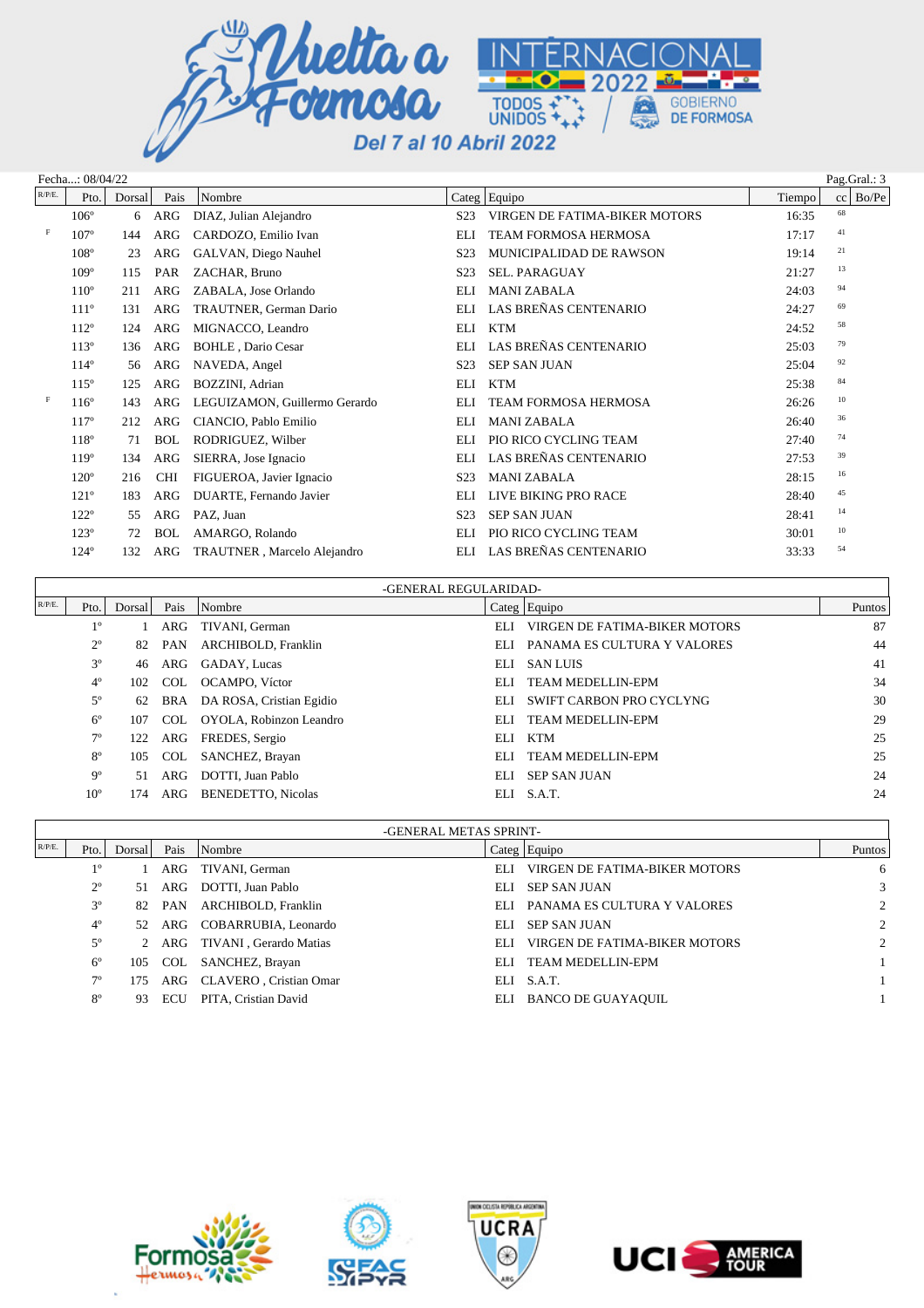

|                  | Pag.Gral.: 4<br>Fecha: 08/04/22 |        |      |                                |                  |                             |          |  |  |  |  |  |
|------------------|---------------------------------|--------|------|--------------------------------|------------------|-----------------------------|----------|--|--|--|--|--|
| -GENERAL SUB-23- |                                 |        |      |                                |                  |                             |          |  |  |  |  |  |
| $R/P/E$ .        | Pto.                            | Dorsal | Pais | Nombre                         |                  | $\text{Categ}$ Equipo       | Tiempo   |  |  |  |  |  |
|                  | $1^{\circ}$                     | 45     | ARG  | FERNANDEZ, Andres              | S <sub>2</sub> 3 | <b>SAN LUIS</b>             | 05:28:44 |  |  |  |  |  |
|                  | $2^{\circ}$                     | 145    | ARG  | ETCHEVERRY, Arian              | S <sub>2</sub> 3 | <b>TEAM FORMOSA HERMOSA</b> | 03:43    |  |  |  |  |  |
|                  | $3^{\circ}$                     | 92     | ECU  | MONTENEGRO, Lenin Javier       | S <sub>2</sub> 3 | <b>BANCO DE GUAYAQUIL</b>   | 04:14    |  |  |  |  |  |
|                  | $4^{\circ}$                     | 12     | ARG  | DOMINGUEZ, Mauricio            | S <sub>2</sub> 3 | MUNICIPALIDAD DE POCITO     | 04:21    |  |  |  |  |  |
|                  | $5^{\circ}$                     | 163    | ARG  | SALMON, Octavio Ivan           | S <sub>2</sub> 3 | GIANT                       | 04:27    |  |  |  |  |  |
|                  | $6^{\circ}$                     | 26     | ARG  | DIAZ, Rodrigo Daniel           | S <sub>2</sub> 3 | MUNICIPALIDAD DE RAWSON     | 04:33    |  |  |  |  |  |
|                  | $7^\circ$                       | 66     | BRA  | <b>GONZELI, Otavio Augusto</b> | S <sub>2</sub> 3 | SWIFT CARBON PRO CYCLYNG    | 04:34    |  |  |  |  |  |
|                  | $8^{\circ}$                     | 182    | ARG  | ALMADA, Jonathan Gabriel       | S <sub>2</sub> 3 | LIVE BIKING PRO RACE        | 04:35    |  |  |  |  |  |
|                  | $9^{\circ}$                     | 194    | ARG  | VIETTO, Santiago               | S <sub>2</sub> 3 | <b>CASCOS NARANJA</b>       | 04:45    |  |  |  |  |  |
|                  | $10^{\circ}$                    | 204    | ARG  | ROSSELLO, Valentín             | S <sub>23</sub>  | CLORONOR VIVO CONECTA       | 04:45    |  |  |  |  |  |

| -GENERAL FORMOSA- |             |        |      |                                     |      |                           |          |  |  |  |
|-------------------|-------------|--------|------|-------------------------------------|------|---------------------------|----------|--|--|--|
| $R/P/E$ .         | Pto.        | Dorsal | Pais | <b>Nombre</b>                       |      | $\text{Categ}$ Equipo     | Tiempo   |  |  |  |
| $_{\rm F}$        | $1^{\circ}$ |        |      | 141 ARG VILLANUEVA, Ignacio Eduardo | ELI. | TEAM FORMOSA HERMOSA      | 05:33:02 |  |  |  |
|                   | $2^{\circ}$ |        |      | 203 ARG CORTI, Carlos               |      | ELI CLORONOR VIVO CONECTA | 33       |  |  |  |
|                   | 20          |        |      | 206 ARG ALUCIN, Ibrahim             |      | ELI CLORONOR VIVO CONECTA | 07:05    |  |  |  |
| F                 | $4^{\circ}$ |        |      | 144 ARG CARDOZO, Emilio Ivan        | EL I | TEAM FORMOSA HERMOSA      | 10:00    |  |  |  |
| F.                | 50          | 143    |      | ARG LEGUIZAMON, Guillermo Gerardo   | EL I | TEAM FORMOSA HERMOSA      | 19:09    |  |  |  |

| <b>GENERAL EQUIPOS</b> |            |                               |            |          |            |  |  |  |  |
|------------------------|------------|-------------------------------|------------|----------|------------|--|--|--|--|
| Pto.                   | Pais       | Nombre                        | Abrevi     | Tiempo   | Diferencia |  |  |  |  |
| $1^{\circ}$            | <b>COL</b> | <b>TEAM MEDELLIN-EPM</b>      | <b>MED</b> | 16:19:40 |            |  |  |  |  |
| $2^{\circ}$            | PAN        | PANAMA ES CULTURA Y VALORES   | PAN        | 16:20:24 | 44         |  |  |  |  |
| $3^{\circ}$            | <b>ARG</b> | S.A.T.                        | <b>SAT</b> | 16:21:09 | 01:29      |  |  |  |  |
| $4^{\circ}$            | <b>ECU</b> | <b>BANCO DE GUAYAQUIL</b>     | <b>GUA</b> | 16:21:40 | 02:00      |  |  |  |  |
| $5^{\circ}$            | <b>ARG</b> | <b>SAN LUIS</b>               | LUI        | 16:21:55 | 02:15      |  |  |  |  |
| $6^{\circ}$            | <b>ARG</b> | ELECTRO 3-GREMIOS X DEPORTE   | <b>ELE</b> | 16:22:23 | 02:43      |  |  |  |  |
| $7^{\circ}$            | <b>ARG</b> | <b>SEP SAN JUAN</b>           | <b>SEP</b> | 16:23:18 | 03:38      |  |  |  |  |
| $8^{\circ}$            | <b>ARG</b> | VIRGEN DE FATIMA-BIKER MOTORS | <b>FAT</b> | 16:23:39 | 03:59      |  |  |  |  |
| $9^{\circ}$            | <b>BRA</b> | SWIFT CARBON PRO CYCLYNG      | SWI        | 16:26:41 | 07:01      |  |  |  |  |
| 10 <sup>o</sup>        | <b>ARG</b> | MUNICIPALIDAD DE POCITO       | POC        | 16:28:51 | 09:11      |  |  |  |  |
| $11^{\circ}$           | <b>ARG</b> | <b>KTM</b>                    | <b>KTM</b> | 16:29:25 | 09:45      |  |  |  |  |
| $12^{\circ}$           | <b>ARG</b> | <b>TEAM FORMOSA HERMOSA</b>   | <b>FOR</b> | 16:33:12 | 13:32      |  |  |  |  |
| $13^{\circ}$           | <b>ARG</b> | <b>CASCOS NARANJA</b>         | CAS        | 16:34:42 | 15:02      |  |  |  |  |
| $14^{\circ}$           | <b>ARG</b> | MUNICIPALIDAD DE RAWSON       | <b>RAW</b> | 16:37:28 | 17:48      |  |  |  |  |
| $15^{\circ}$           | <b>ARG</b> | <b>GIANT</b>                  | <b>GIA</b> | 16:39:13 | 19:33      |  |  |  |  |
| $16^{\circ}$           | <b>ARG</b> | LIVE BIKING PRO RACE          | <b>LIV</b> | 16:40:07 | 20:27      |  |  |  |  |
| $17^{\circ}$           | PAR        | <b>CLORONOR VIVO CONECTA</b>  | <b>CLO</b> | 16:40:22 | 20:42      |  |  |  |  |
| $18^{\circ}$           | <b>ARG</b> | <b>BRAGADO</b>                | <b>BRA</b> | 16:42:16 | 22:36      |  |  |  |  |
| 19 <sup>o</sup>        | PAR        | <b>SEL. PARAGUAY</b>          | PAR        | 16:47:20 | 27:40      |  |  |  |  |
| $20^{\circ}$           | <b>BOL</b> | PIO RICO CYCLING TEAM         | <b>PIO</b> | 16:53:09 | 33:29      |  |  |  |  |
| $21^{\circ}$           | <b>ARG</b> | <b>MANI ZABALA</b>            | <b>MAN</b> | 16:56:46 | 37:06      |  |  |  |  |
| $22^{\circ}$           | <b>ARG</b> | LAS BREÑAS CENTENARIO         | <b>LBR</b> | 17:01:09 | 41:29      |  |  |  |  |



×,





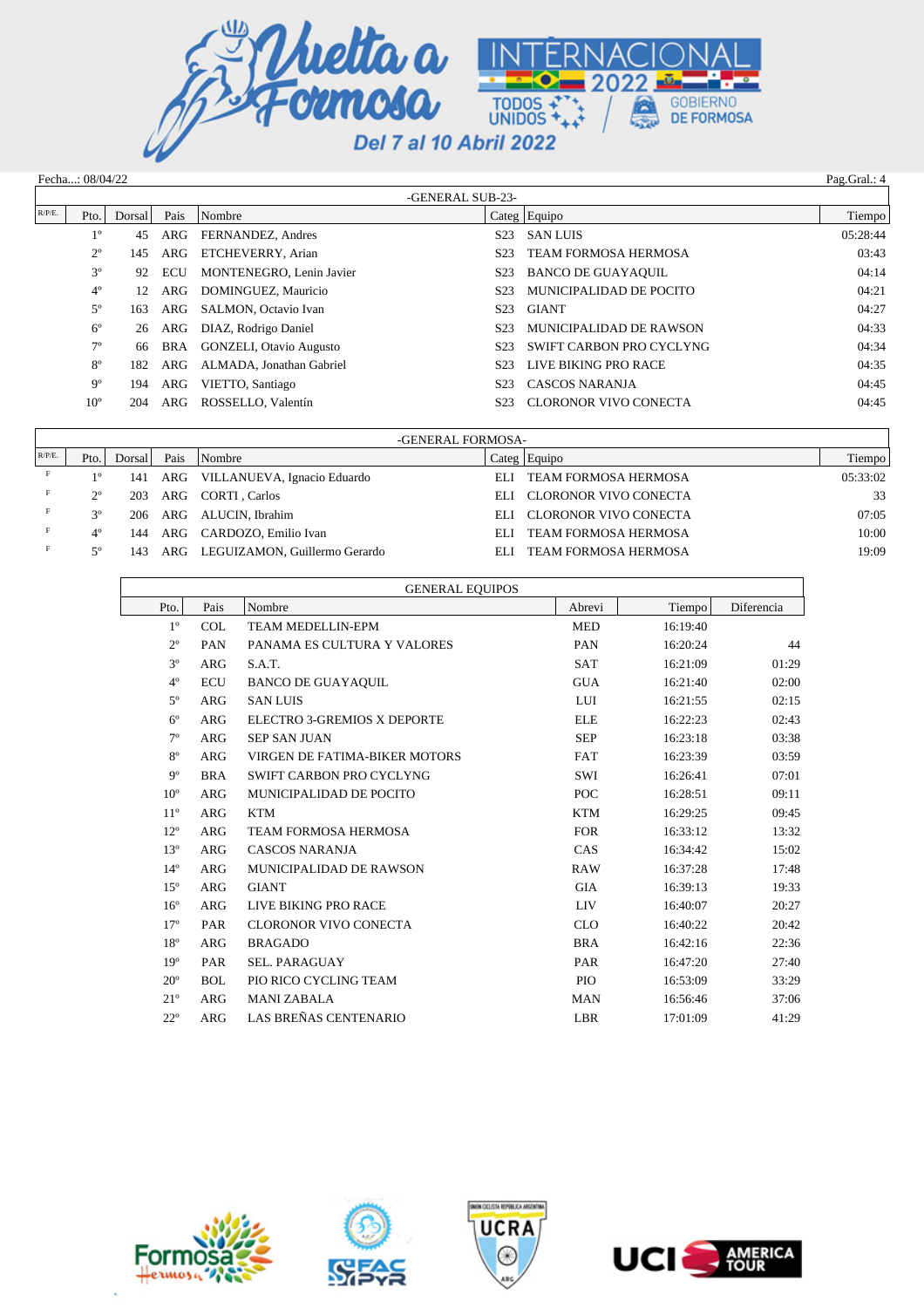

| Fecha: 08/04/22 |                 |            |                               |            |  |  |  |  |  |  |
|-----------------|-----------------|------------|-------------------------------|------------|--|--|--|--|--|--|
|                 | ORDEN DE COCHES |            |                               |            |  |  |  |  |  |  |
|                 | Pto.            | Pais       | Nombre                        | Abrevi     |  |  |  |  |  |  |
|                 | $1^{\circ}$     | <b>ARG</b> | VIRGEN DE FATIMA-BIKER MOTORS | <b>FAT</b> |  |  |  |  |  |  |
|                 | $2^{\circ}$     | <b>COL</b> | TEAM MEDELLIN-EPM             | <b>MED</b> |  |  |  |  |  |  |
|                 | $3^{\circ}$     | PAN        | PANAMA ES CULTURA Y VALORES   | <b>PAN</b> |  |  |  |  |  |  |
|                 | $4^\circ$       | <b>BRA</b> | SWIFT CARBON PRO CYCLYNG      | SWI        |  |  |  |  |  |  |
|                 | $5^{\circ}$     | ECU        | <b>BANCO DE GUAYAQUIL</b>     | <b>GUA</b> |  |  |  |  |  |  |
|                 | $6^{\circ}$     | ARG        | <b>SAN LUIS</b>               | LUI        |  |  |  |  |  |  |
|                 | $7^\circ$       | ARG        | ELECTRO 3-GREMIOS X DEPORTE   | <b>ELE</b> |  |  |  |  |  |  |
|                 | $8^{\circ}$     | ARG        | <b>KTM</b>                    | <b>KTM</b> |  |  |  |  |  |  |
|                 | $9^{\circ}$     | ARG        | MUNICIPALIDAD DE POCITO       | POC        |  |  |  |  |  |  |
|                 | $10^{\circ}$    | ARG        | <b>SEP SAN JUAN</b>           | <b>SEP</b> |  |  |  |  |  |  |
|                 | $11^{\circ}$    | ARG        | S.A.T.                        | <b>SAT</b> |  |  |  |  |  |  |
|                 | $12^{\circ}$    | ARG        | <b>TEAM FORMOSA HERMOSA</b>   | <b>FOR</b> |  |  |  |  |  |  |
|                 | $13^{\circ}$    | ARG        | MUNICIPALIDAD DE RAWSON       | <b>RAW</b> |  |  |  |  |  |  |
|                 | $14^{\circ}$    | <b>ARG</b> | <b>CASCOS NARANJA</b>         | <b>CAS</b> |  |  |  |  |  |  |
|                 | $15^{\circ}$    | ARG        | <b>GIANT</b>                  | <b>GIA</b> |  |  |  |  |  |  |
|                 | $16^{\circ}$    | ARG        | LIVE BIKING PRO RACE          | <b>LIV</b> |  |  |  |  |  |  |
|                 | 17 <sup>°</sup> | ARG        | <b>MANI ZABALA</b>            | <b>MAN</b> |  |  |  |  |  |  |
|                 | $18^{\circ}$    | <b>BOL</b> | PIO RICO CYCLING TEAM         | PIO        |  |  |  |  |  |  |
|                 | 19 <sup>o</sup> | PAR        | CLORONOR VIVO CONECTA         | <b>CLO</b> |  |  |  |  |  |  |
|                 | $20^{\circ}$    | PAR        | <b>SEL. PARAGUAY</b>          | PAR        |  |  |  |  |  |  |
|                 | $21^{\circ}$    | ARG        | <b>BRAGADO</b>                | <b>BRA</b> |  |  |  |  |  |  |
|                 | $22^{\circ}$    | ARG        | LAS BREÑAS CENTENARIO         | LBR        |  |  |  |  |  |  |

|     | PORTADORES DE MAILLOTS |                                                          |                                     |                     |               |  |  |  |  |  |  |
|-----|------------------------|----------------------------------------------------------|-------------------------------------|---------------------|---------------|--|--|--|--|--|--|
| Dor | Pais                   | Nombre                                                   | Equipo                              | Clasif.             | Color         |  |  |  |  |  |  |
|     |                        | 1 ARG TIVANI, German                                     | VIRGEN DE FATIMA-BIKER M INDIVIDUAL |                     | AZUL          |  |  |  |  |  |  |
|     |                        | 46 ARG GADAY, Lucas                                      | <b>SAN LUIS</b>                     | <b>REGULARIDAD</b>  | <b>ROJO</b>   |  |  |  |  |  |  |
|     |                        | 45 ARG FERNANDEZ, Andres                                 | <b>SAN LUIS</b>                     | $SIJB-23$           | <b>BLANCO</b> |  |  |  |  |  |  |
|     |                        | 51 ARG DOTTI, Juan Pablo                                 | <b>SEP SAN JUAN</b>                 | <b>METAS SPRINT</b> | <b>VERDE</b>  |  |  |  |  |  |  |
|     |                        | 141 ARG VILLANUEVA, Ignacio Eduardo TEAM FORMOSA HERMOSA |                                     | <b>FORMOSA</b>      | <b>MORADO</b> |  |  |  |  |  |  |